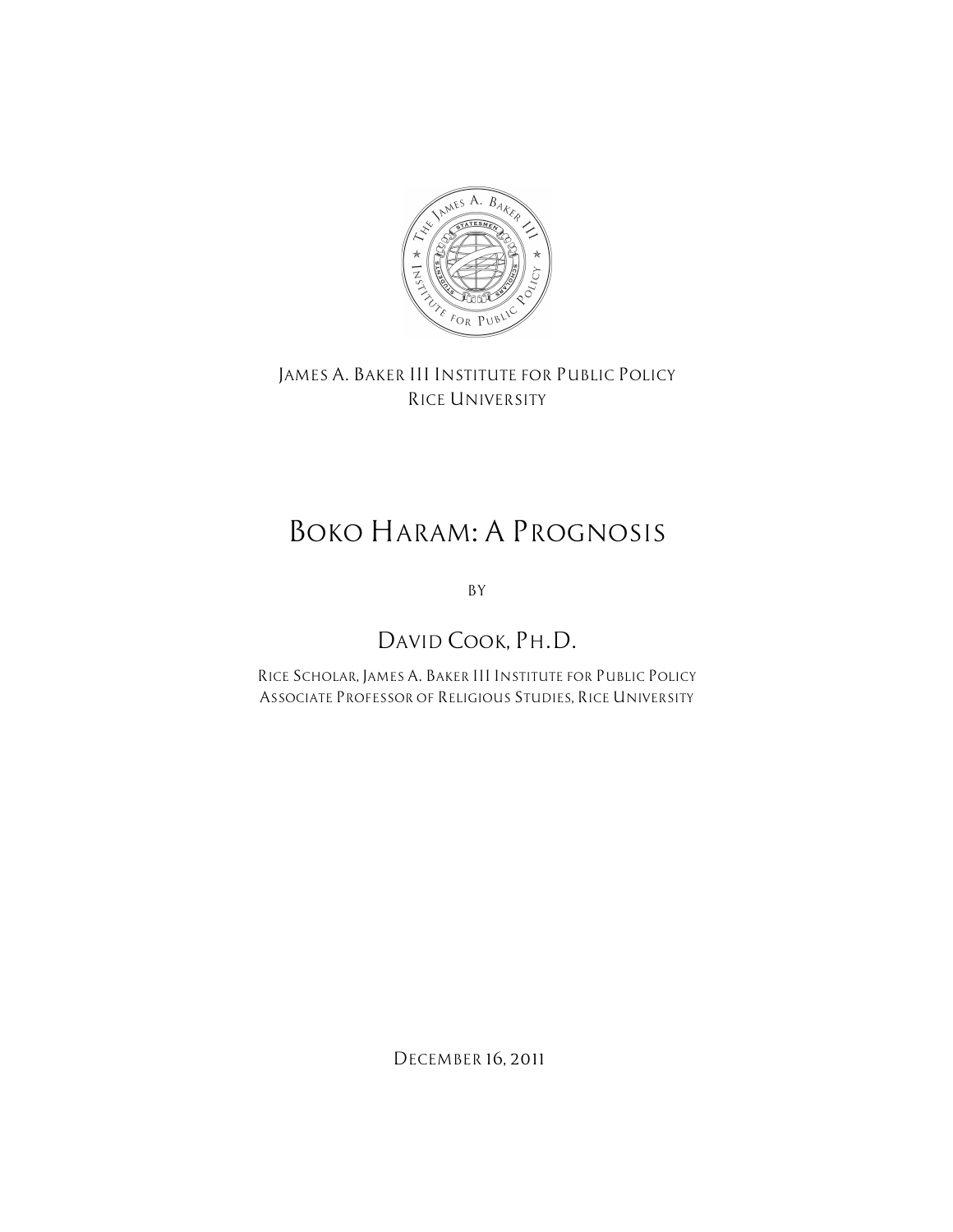*THESE PAPERS WERE WRITTEN BY A RESEARCHER (OR RESEARCHERS) WHO PARTICIPATED IN A BAKER INSTITUTE RESEARCH PROJECT. WHEREVER FEASIBLE, THESE PAPERS ARE REVIEWED BY OUTSIDE EXPERTS BEFORE THEY ARE RELEASED. HOWEVER, THE RESEARCH AND VIEWS EXPRESSED IN THESE PAPERS ARE THOSE OF THE INDIVIDUAL RESEARCHER(S), AND DO NOT NECESSARILY REPRESENT THE VIEWS OF THE JAMES A. BAKER III INSTITUTE FOR PUBLIC POLICY.*

*© 2011 BY THE JAMES A. BAKER III INSTITUTE FOR PUBLIC POLICY OF RICE UNIVERSITY*

*THIS MATERIAL MAY BE QUOTED OR REPRODUCED WITHOUT PRIOR PERMISSION, PROVIDED APPROPRIATE CREDIT IS GIVEN TO THE AUTHOR AND THE JAMES A. BAKER III INSTITUTE FOR PUBLIC POLICY.*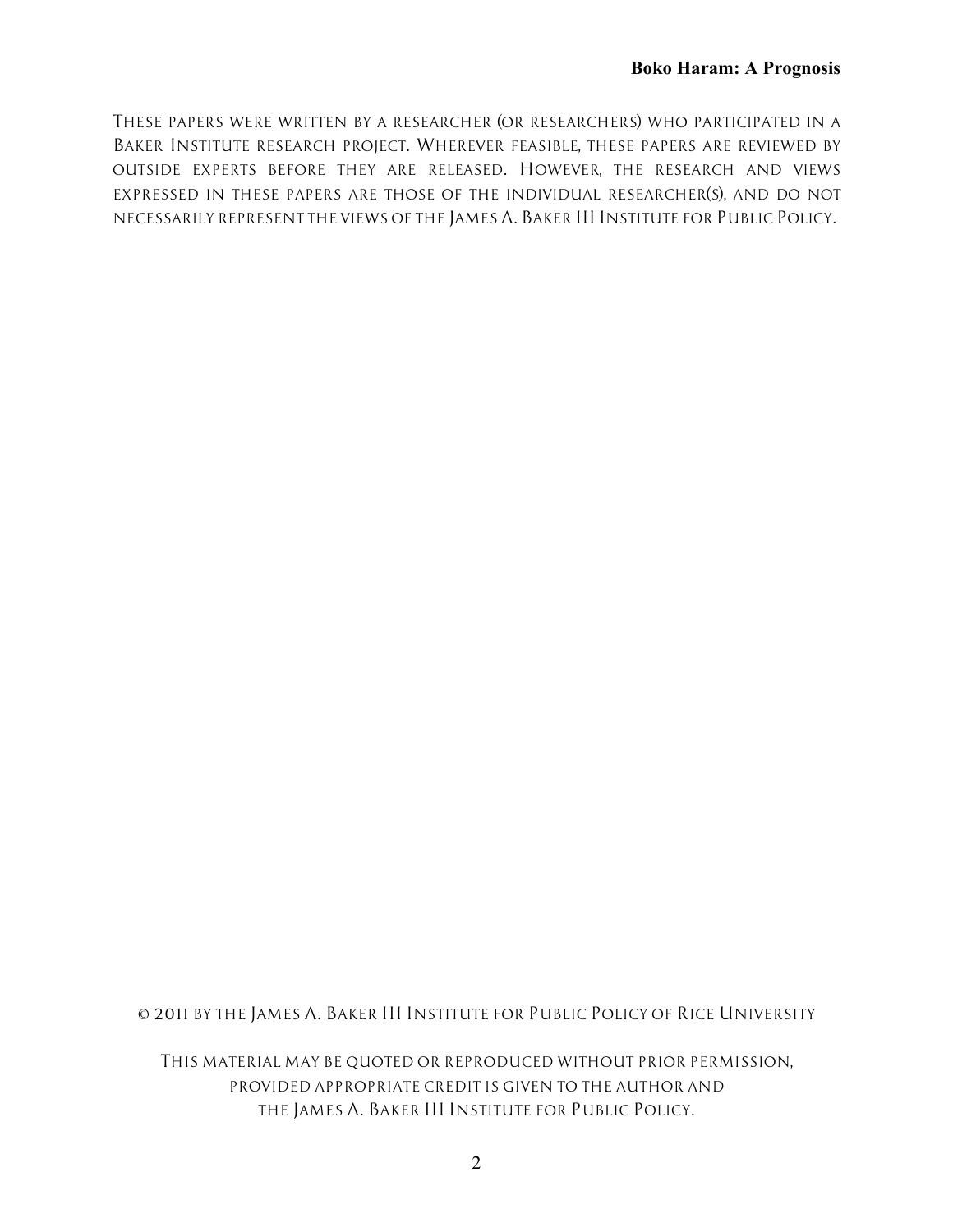#### **I. Introduction**

Boko Haram is a Salafi-jihadi Muslim group that has operated in northeastern Nigeria since 2002. After a violent suppression in 2009, Boko Haram resurfaced in the fall of 2010 with a high profile campaign of assassinations and attacks throughout northern Nigeria. Starting in the summer of 2011, Boko Haram began to use suicide attacks, and have manifested the signs of transitioning into a globalist Salafi-jihadi group that might be of some importance in Africa's most populous country, Nigeria, which is a major oil producer. The pattern of Boko Haram's attacks, and threats of attacks, focuses more and more on interests that touch U.S. economic concerns in the region; the group has not avoided both contact with globalists (in Somalia, presumably) and citing the United States specifically as an eventual target.

#### **II. Radical Islam in Nigeria**

Nigeria is a microcosm of Africa as a whole. It is almost evenly split between Muslims and Christians, possessed of vast resources—which have been mostly unevenly distributed and lost to corruption<sup>1</sup>—and yet has a vibrant and upbeat population.<sup>2</sup> However, while a pattern of Christian-Muslim violence, especially in the volatile "Middle Belt" (in the central region of the country), is not new, the appearance of the radical Islamic group Boko Haram, which burst into prominence in 2009, threatens to inject an element of dogmatic violence into Nigeria not hitherto seen. Boko Haram's operations, which have been mostly directed from its base in northeastern Nigeria (Borno and Yobe states), have during the past year increasingly spread throughout the country as a whole. That such a radical Islamic group has demonstrated the willingness, if not yet the ability, to establish connections with the wider field of African and international radical Islamic groups presents for the Nigerian government and the international community a particular challenge. If radical Muslim violence on a systematic level were to take hold in Nigeria, Africa's largest country, it could eventually drive the country into a civil war, and have repercussions throughout the region.

Islam in Nigeria has deep historical roots. By the 10th and 11th centuries, major cities such as Kano (the largest city of northern Nigeria) were already Muslim or had a significant or dominant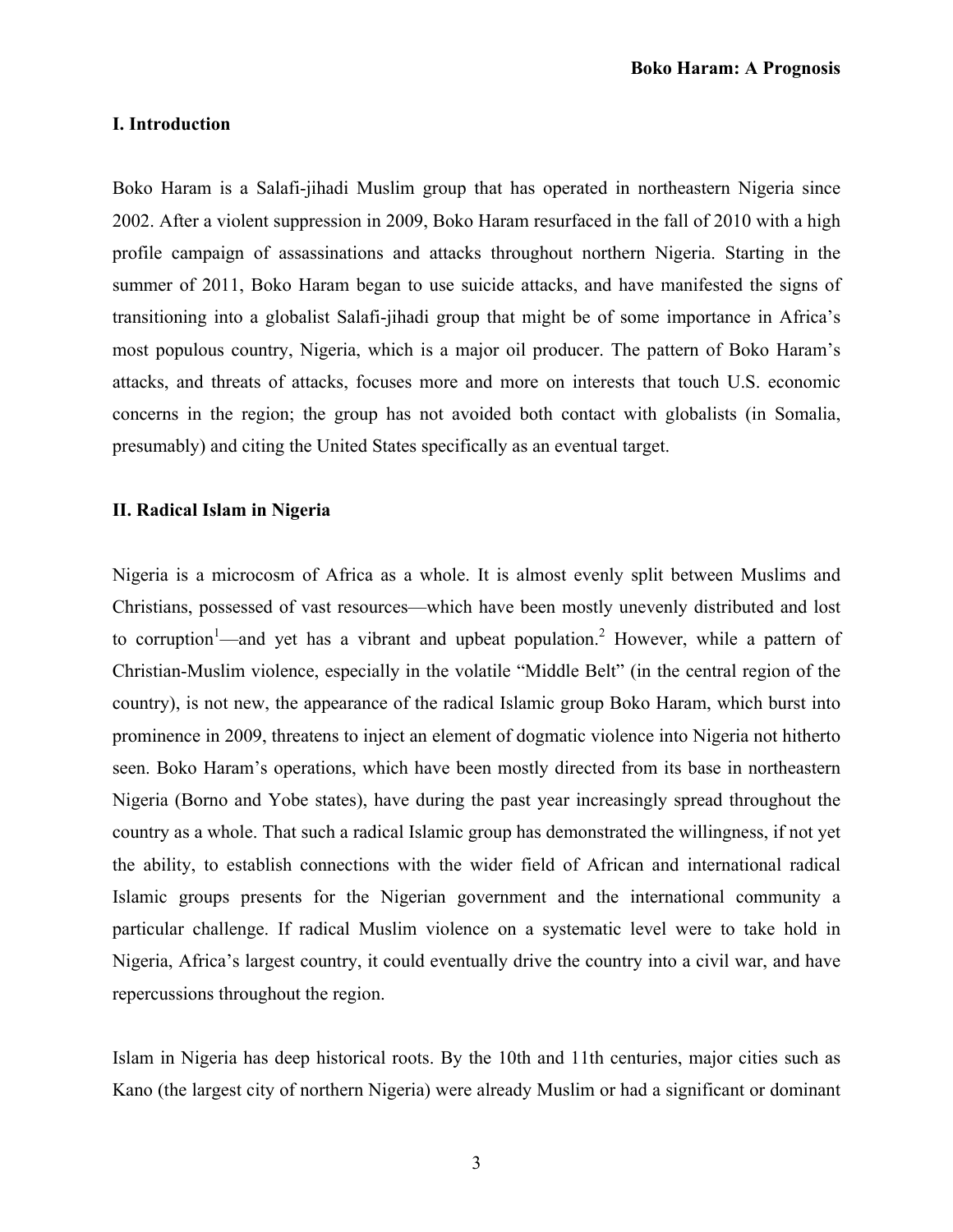Muslim presence. The ethnicity of the Muslim community during that early period was Hausa, and the entire region was divided into some 14 Hausa city-states. However, Muslims who visited the region, such as the traveler Ibn Battuta<sup>3</sup> (in 1349-53) and the great theologian al-Maghili (d.  $1503-4$ ,<sup>4</sup> were usually less impressed by the fact of the Hausa being Muslim and more impressed by their syncretistic and, in some cases, non-Muslim habits.

These habits, called pejoratively bida` (innovations), were challenged by the rise of the Fulani pastoralists in the 18th century, and most especially by the major reformer Shehu Uthman (also spelled Usuman) Dan Fodio (d. 1817), who led a jihad against the Hausa and ultimately forced them to adopt a normative form of Islam. It is this author's contention that the example of Dan Fodio, whose name and example is revered throughout Islamic West Africa, and even beyond, is crucial to the understanding of Boko Haram.

Dan Fodio's career can be divided into two major sections: the teaching phase and the active phase. During the first phase of Dan Fodio's career, he was closely linked with the Hausa rulers, especially in a preaching and hortatory capacity, calling for the suppression of innovations.<sup>5</sup> But after some 20 years of this ministry, in 1804 he performed hijra (immigration) to the small town of Gudu, where he began to call for actual jihad against the Hausa rulers. Similar to the example of the Prophet Muhammad's followers in Medina (in 622-32), Dan Fodio's followers flocked to Gudu, and he began to use it as a base to attack the Hausa—who he overcame in a series of jihads that lasted between 1804 and 1812—and created the Muslim culture of northern Nigeria, southern Niger, and to some extent, western Chad.<sup>6</sup> It is important to note that Dan Fodio almost never attacked non-Muslims; his primary enemies were nominal or syncretistic Muslims.

Although Dan Fodio's jihad eventually broke down, ironically while fighting the ancient Muslim sultanate of Borno (today the heartland of Boko Haram), his example of fighting to promote Islam and to suppress innovations has remained a constant one for northern Nigerian Muslims.<sup>7</sup> Muslims I have interviewed in northern Nigeria have frequently mentioned the desirability of a new jihad to remove those innovations from the society. With the fall of the Sokoto Caliphate (Dan Fodio's seat of power) to the British in 1904, and especially with the independence of Nigeria in 1960, the purificationist movement of Dan Fodio became just a cherished memory.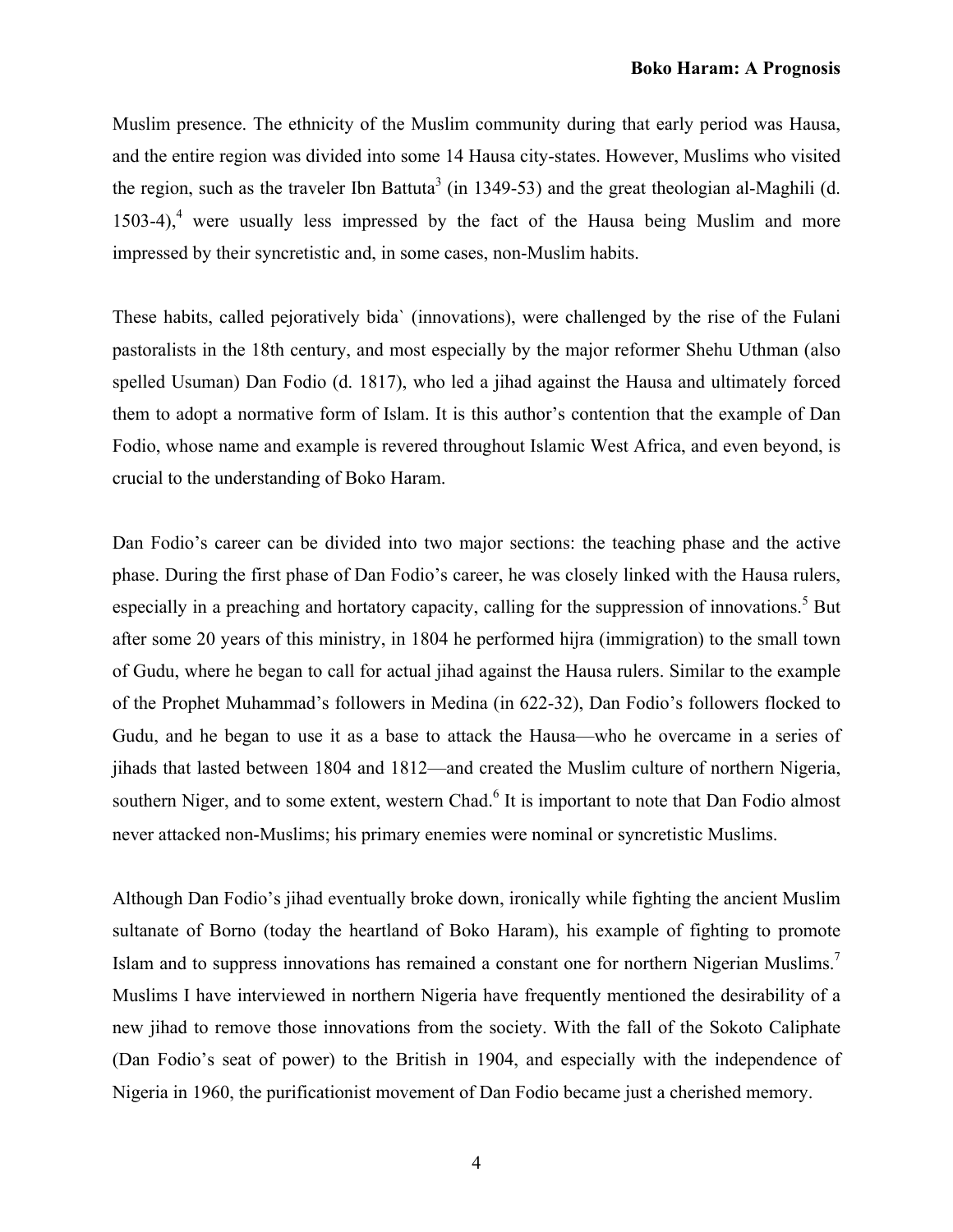### **III. Imposition of Shari`a and Its Discontents**

Even before independence from the British, northern Muslims under their charismatic leader Ahmadu Bello (d. 1966) had aspired to return to shari'a<sup>8</sup> as the legal basis for Muslim, and even Nigerian, society.<sup>9</sup> However, the desire to revive the shari'a did not reflect the realities of Nigeria as they were in 1960, as the previous 60 years of British rule had seen a massive growth in the number of Christians, especially in the South. Moreover, at independence most of the economic and cultural nodes of Nigeria were either located in the South or were in the hands of Christians (as their exposure to Western education was much greater than that of Muslims). While the British agonized over the question of whether the country should be split into two parts—a Christian South and a Muslim North—Nigerian nationalists pressed for full union of what the British had ruled as a federation. In any case, it was difficult for the British (and others since their time) to see what would be the economic basis of a putative Northern state.

Northern Muslims were divided between the traditional Sufi elites, the Qadiriyya associated with the conservative caliphal capital of Sokoto, the much more modernist Tijaniyya centered in Kano, and the newer radical Muslim groups centered around Ahmadu Bello in Kaduna. Bello recruited a firebrand preacher, Abubakar Gummi (d. 1992), whose charismatic radio preaching and funding from wealthy Gulf Arabs won him a large following. His organization, Yan Izala,<sup>10</sup> was dedicated to the suppression of innovations just as the followers of Dan Fodio had been, with the exception of the fact that Gummi identified all Sufis as innovators. In fact, Dan Fodio, while a reformer and a fighter against innovations, had been a devout Sufi Qadiri,  $\frac{1}{1}$  and most of northern Nigerian history was closely connected with Sufism.<sup>12</sup>

It is important to realize that during the period of internecine Muslim dogmatic disputation (i.e., Gummi vs. his Sufi opponents) throughout the 1970s and 1980s, Christians had been very active in proselytizing throughout the Middle Belt of Nigeria, and had gained numerous converts.<sup>13</sup> This religious transformation was accompanied by a number of religious riots throughout the 1980s and 1990s,<sup>14</sup> that were brought about partly by evangelistic crusades (especially those of Reinhard Bonnke in Kano in  $1991<sup>15</sup>$ ), and partly by a series of culturally based riots, such as those concerning Miss World in  $2002^{16}$  and the Danish cartoons of the Prophet Muhammad in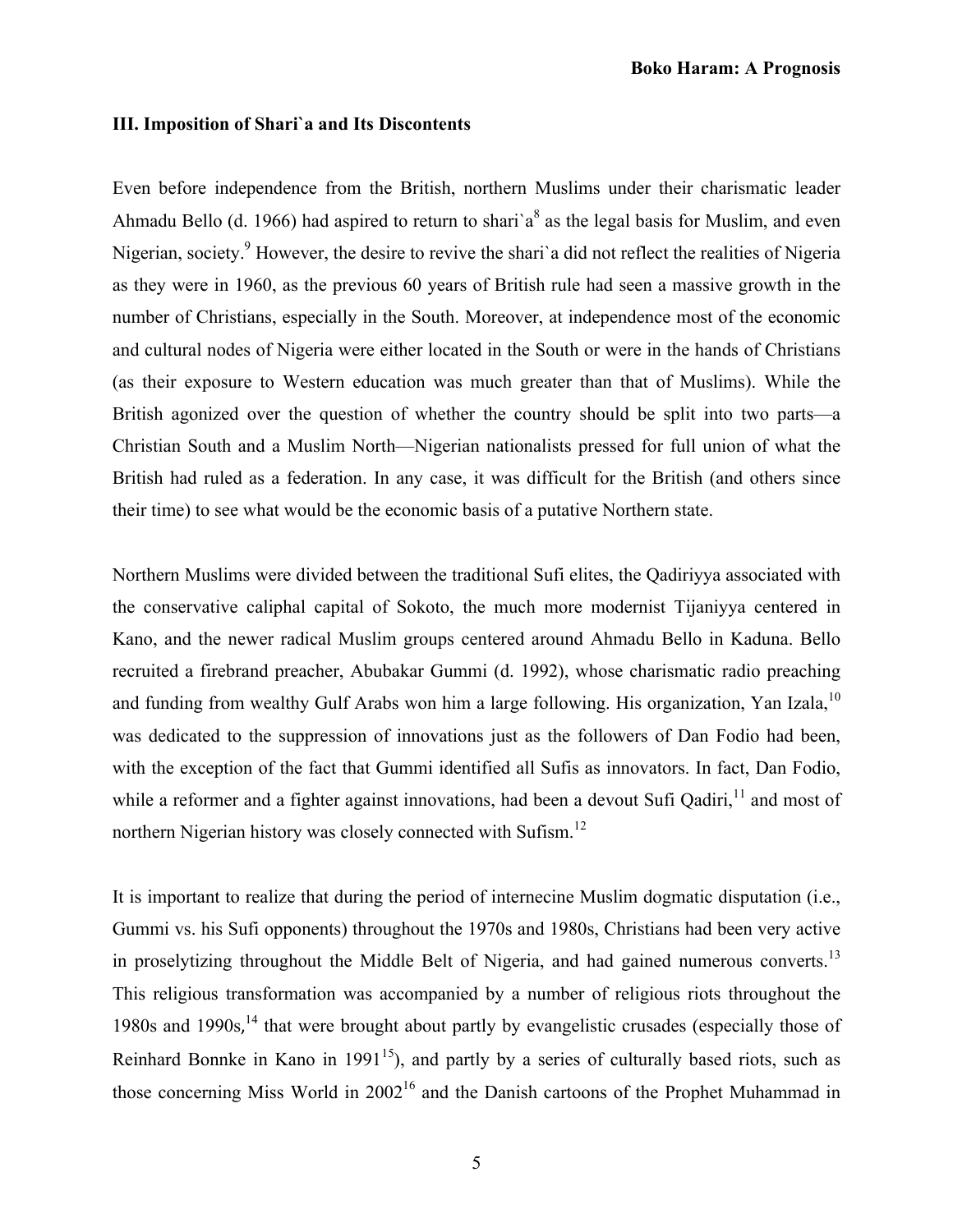2006. (The cartoon-related riots were centered in Maiduguri, where Boko Haram developed).<sup>17</sup> The factors that caused these riots are in dispute, with Nigerian authorities usually emphasizing the economic and ethnic divides that plague the country. However, after such riots begin, they often take on a religious aspect fairly quickly and the dead are usually numbered in terms of their religious affiliation rather than as unidentified fatalities.

Frustrations on the part of the Muslim population were not merely channeled during this period into Yan Izala or one of the two major Sufi orders, but fostered the appearance of a messianic sect—that of the Yan Tatsine (better known as the Maitatsine), under its charismatic leader Muhammad Marwa. It is interesting to compare the Maitatsine with Boko Haram, as Marwa was originally from northern Cameroon, just a short distance from Boko Haram's base of Maiduguri, and, like Boko Haram founder Muhammad Yusuf, Marwa preached a form of messianic revivalism focusing on the Muslim establishment as the enemy.18 It seems that the Maitatsine rose in revolt in the northern city of Kano in 1979-80 as a fulfillment of apocalyptic prophecy, as that year—which also saw the foundation of the Islamic Republic of Iran—was the hijri year 1400.<sup>19</sup> Like Boko Haram, the Maitatsine were not suppressed by the death of their charismatic leader, and continued to have an active presence into the 1980s and 1990s.<sup>20</sup>

The move to impose shari`a following the death of Nigerian dictator Sani Abacha in 1998 appears to have been triggered by an almost messianic fervor and belief in the efficaciousness of shari`a as a panacea for Nigeria's problems, and most especially for the country's growing corruption and lawlessness. Probably the election (although disputed) of Olusegun Obasanjo, an obvious Christian and a southerner, in 1999 and 2003, and the consequent perception that the Muslim North was losing power to the South, were also contributing factors. Adoption of shari`a was meant to establish an Islamic society once and for all in at least part of Nigeria.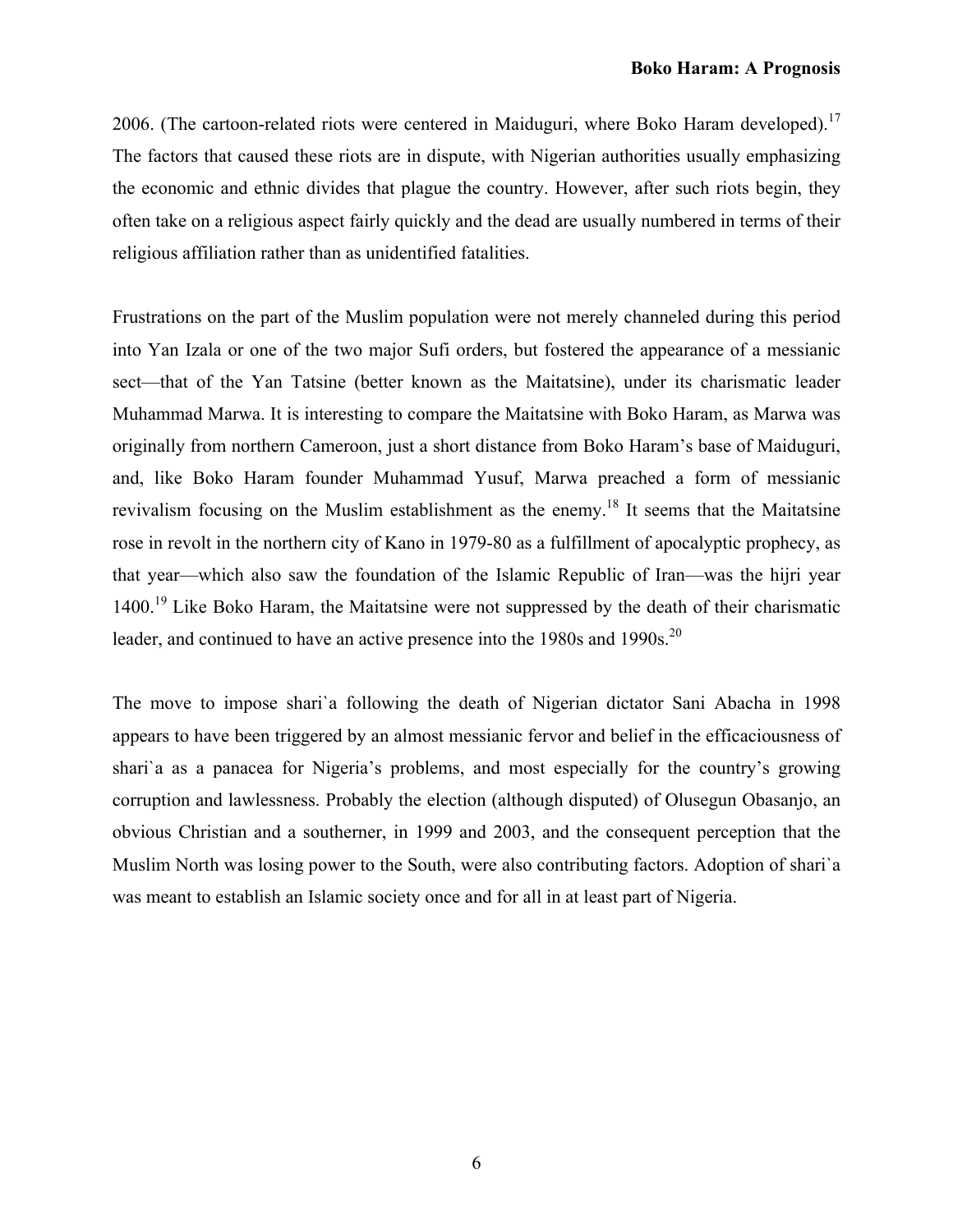# **Figure 1. Shari`a States in Nigeria**



In his research study on the implementation of the shari`a in northern Nigeria (on behalf of the European Union), Ruud Peters pointed out a number of structural problems. He comments:

The introduction of Shari`a Penal Codes may in some areas be in conflict with the federal [Nigerian] constitution. They infringe on federal legislative prerogatives … finally it is a moot point whether the introduction of Shari`a codes is a violation of section 10 of the Constitution, which prohibits the adoption by the Federation or the states of a state religion. $21$ 

Peters further and accurately notes that because the police are a federal institution, there is no body in northern Nigeria that is capable of enforcing shari`a penalties, nor any mechanism by which a Muslim who did not wish to be judged by shari`a could opt out of it. These problems inevitably led to the rise of the hisba (or vigilante groups), which would operate primarily in the cities against individuals or groups who were, or were perceived to be, violating shari'a norms.<sup>22</sup> It is self-evident that the issues for which Nigerians were being punished in such situations were not against Nigerian law. Eventually, the police had to move against the hisba groups.

Shari`a in northern Nigeria is still, in principle, the basis for the law but in fact has ceased since 2006 to be a major factor in the North. This is due to the publicity caused by a number of cases associated with adultery; for the women involved, the punishment was death by stoning (because the resultant pregnancies had made their guilt transparent, according to Maliki law). The most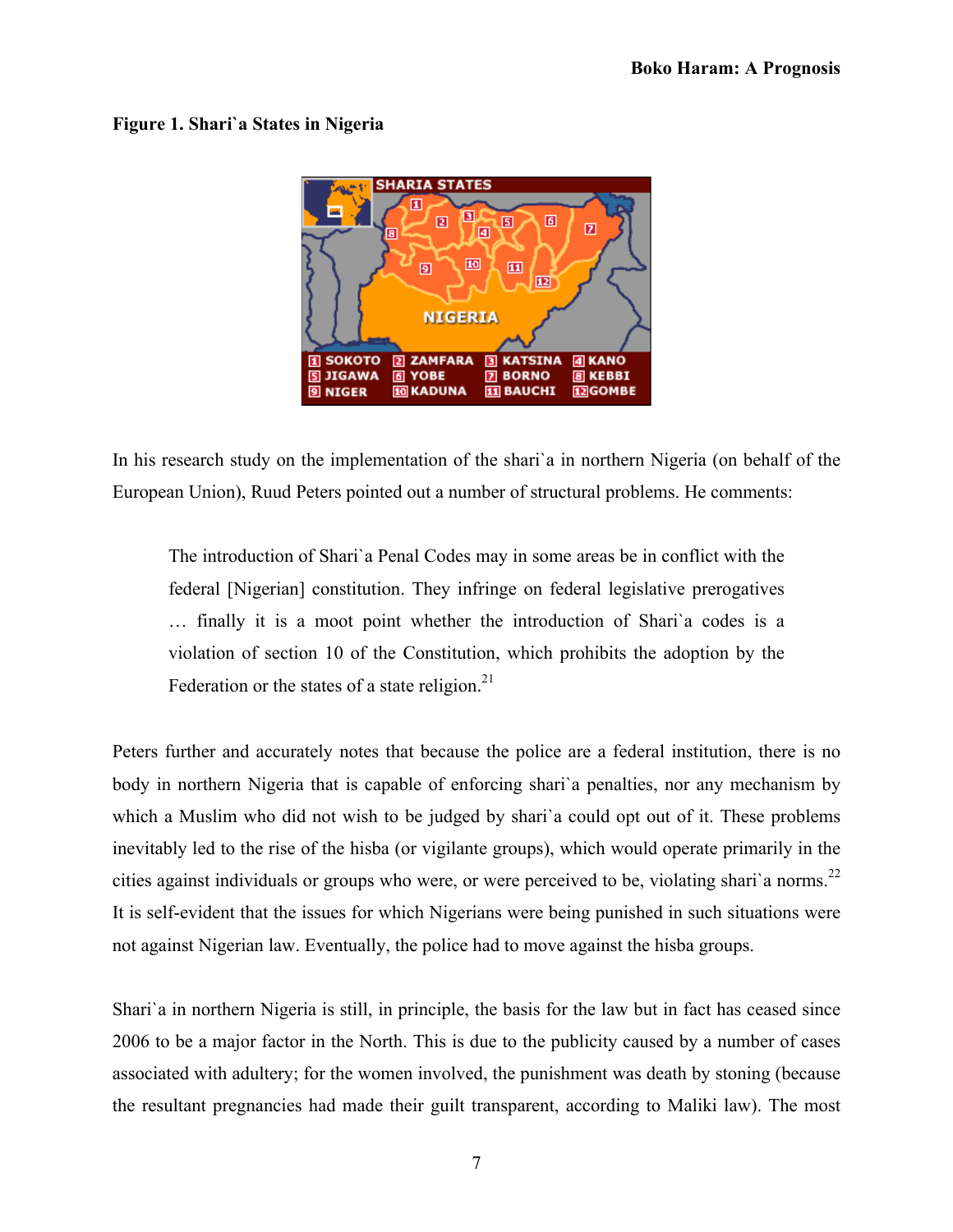prominent of these cases was that of Amina Lawal, a cause célèbre for feminists and human rights groups during 2002 and 2003, until the case against her was overturned.<sup>23</sup> With the failure of essentially any possibility of enforcing the adultery laws, and the very obvious failure of most northern Nigerian states to enforce bans on alcohol and other non-shari`a activities, 10 years after the initial implementation of shari'a it is clear that no ideal Muslim society has resulted.<sup>24</sup> Most probably the frustration felt by the Muslims as a result of that fact has led to the rise of Boko Haram, first in Maiduguri (the capital of Borno) and then throughout the Northeast.

# **IV. Boko Haram: Phase 1**

It is problematic to even establish the correct name of Boko Haram. Most probably its true name is Jama`at ahl al-sunna li-da`wa wa-l-jihad, which if it could be verified, would place Boko Haram squarely within the context of a larger number of radical Muslim jama`a groups that include the Jama`a Islamiyya of Egypt and the Jemaa Islamiya of southeast Asia (Indonesia). Again, on that basis it would be possible to deduce indications of the group's methodology from the behavior of these types of jama`a groups: establishment of small groups of a diffuse nature, which then infiltrate the parent non-Muslim or pseudo-Muslim society, with the ultimate aim of establishing the Muslim shari'a state through a final violent stage.<sup>25</sup> However, it is clear, just as with the other two jama'a organizations, that if Boko Haram were indeed based on these premises, that it was revealed prematurely and went from its quiet propagating stage to its activist violent stage rather too quickly.

As it stands, the evidence concerning Boko Haram's ideology comes from interviews with its founder, Muhammad Yusuf, who stated to the BBC that:

There are prominent Islamic preachers who have seen and understood that the present Western-style education is mixed with issues that run contrary to our beliefs in Islam. Like rain. We believe it is a creation of God rather than an evaporation caused by the sun that condenses and becomes rain. Like saying the world is a sphere. If it runs contrary to the teachings of Allah, we reject it. We also reject the theory of Darwinism.<sup>26</sup>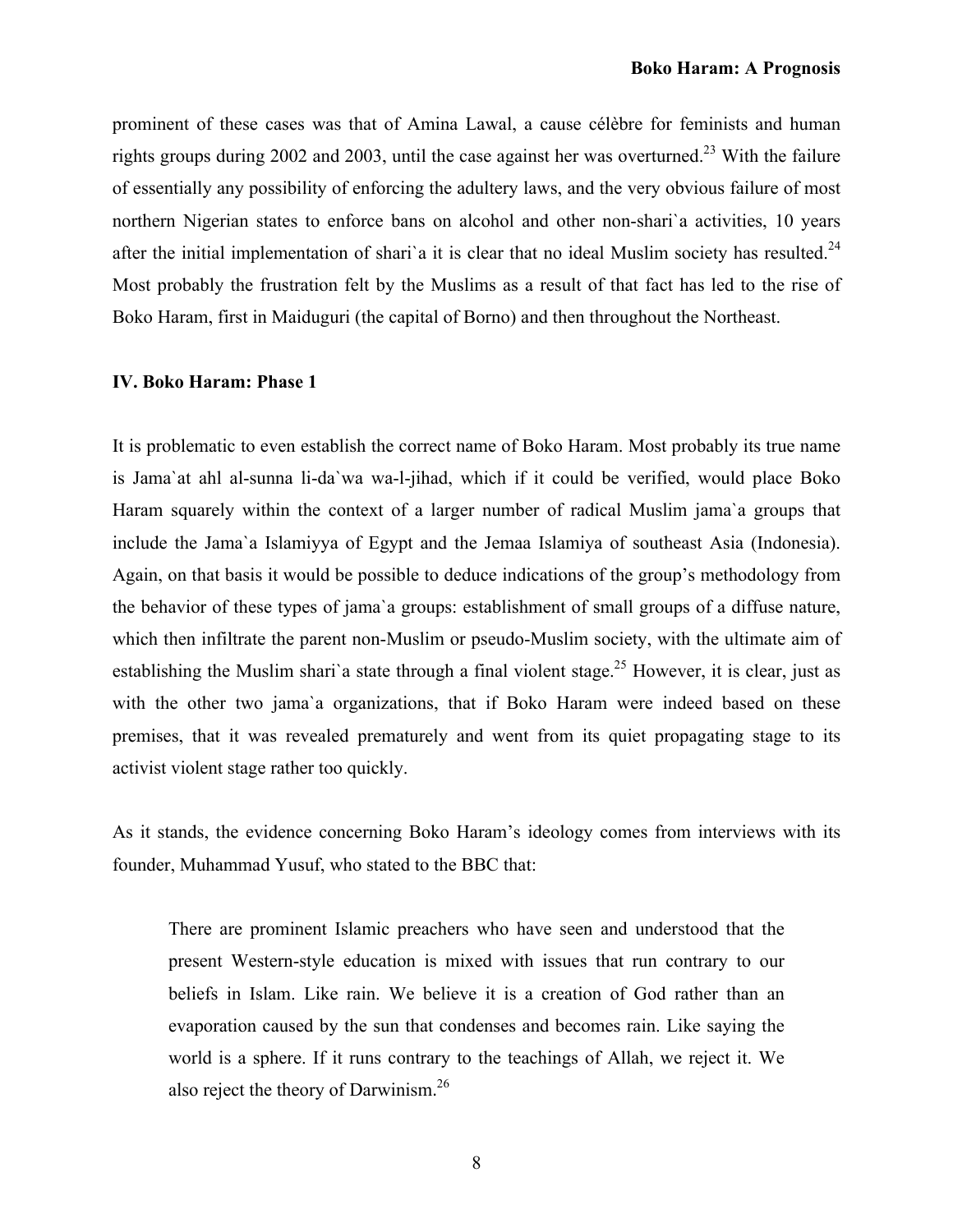According to these statements, Yusuf should be associated with Salafism of the Wahhabi variety, as his cosmological beliefs can be traced to Wahhabi fatwas.<sup>27</sup>

The veracity of these statements is backed up by the popular name for Boko Haram, ("Western education is forbidden"), indicating its opposition to secular education. The first manifestation of Boko Haram in 2002, however, came from a report that Muhammad Yusuf sought to emulate the experience of the Taliban in Afghanistan (in 1996-2001) and establish an "Afghanistan" in northeastern Nigeria.<sup>28</sup> It is interesting that Yusuf would choose this period in which to begin his propagation, as it was the same period the rest of Muslim northern Nigeria was embracing the messianic wave of shari`a adoption (as discussed above). According to the reports, Yusuf and his group after 2003 lived near Kanamma (also spelled Kanama, in the state of Yobe)—which is very isolated and close to the Niger border—and only spoke Arabic. (Although northern Nigeria is Arabophile, and Arabic is widely spoken, it is not common for the Muslims to speak exclusively Arabic.) It seems clear that this site was chosen because of its distance from major centers and was probably viewed by the group as a location for hijra.<sup>29</sup>

The first signs of militant activity on the part of Boko Haram came in its attack on the village of Kanamma, which was located about a mile from its camp. Boko Haram attacked local government installations and killed about 30 people on Dec. 29-30, 2003.<sup>30</sup> It is interesting that they are said to have kidnapped a number of villagers to induce them to join the group, and to force those who would not to dig a ditch around their camp (just as Muhammad did at the Battle of the Khandaq in  $627$ ).<sup>31</sup> At the time, government forces estimated that Boko Haram consisted of some 60 members, and that all but seven were captured, excepting those on the Hajj in Saudi Arabia and in Afghanistan (with the Taliban).<sup>32</sup> However, the nugget about training with the Taliban in Afghanistan seems unlikely, and is probably just an attempt to link Boko Haram with the war on terror at that time.<sup>33</sup> Most probably, the purpose of the Boko Haram raid on Kanamma, which happened together with a raid on a police station in nearby Geldam, was to obtain weapons.

Boko Haram appears to have widened its activities after this initial seeming defeat, and on January 7, 2004, were apprehended attempting to attack a police station with AK-47 assault rifles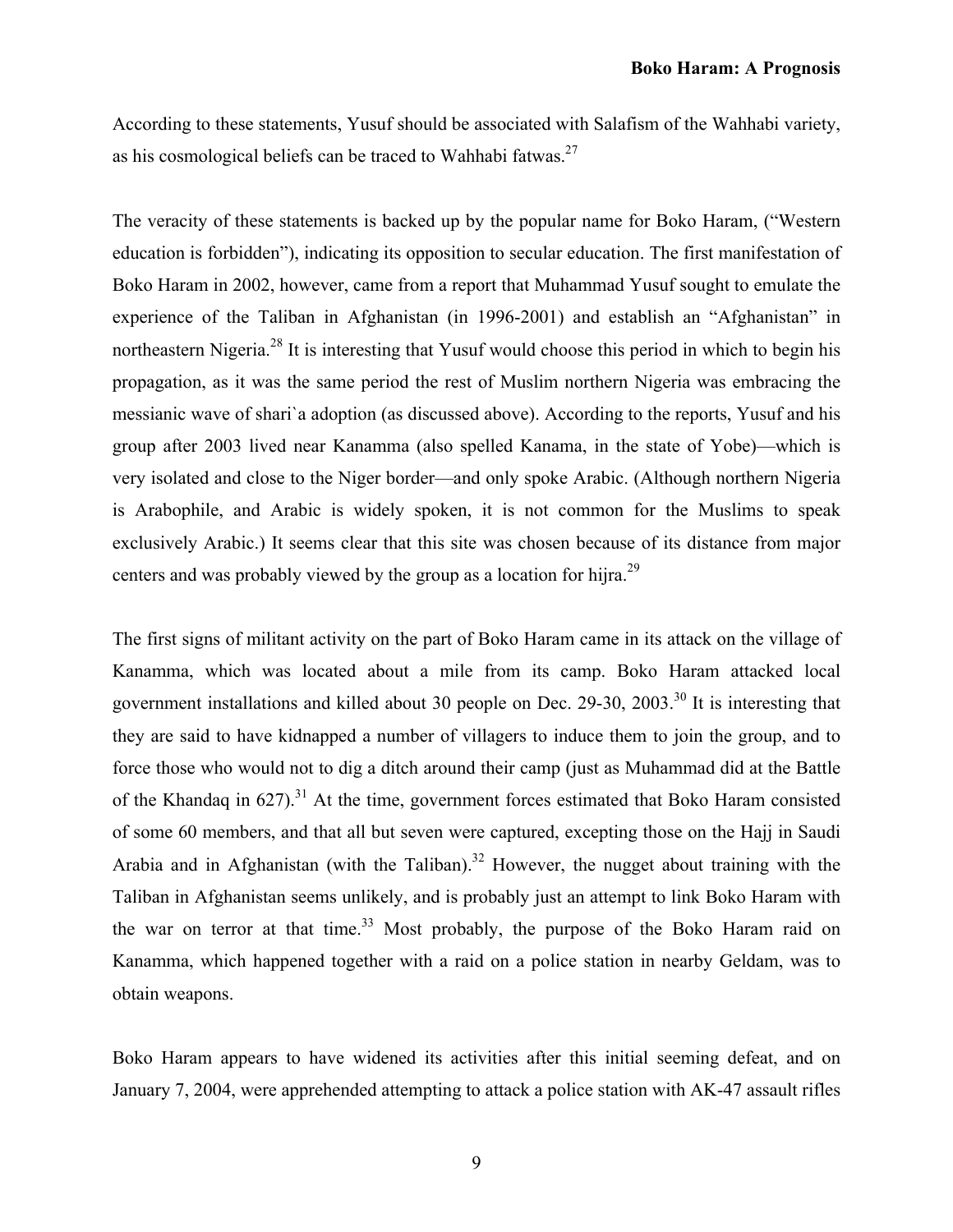in Damboa (to the southwest of Maiduguri); seven were killed and three were arrested. During June 2004, there was an attempted prison break at Damaturu (the capital of Yobe), presumably involving Boko Haram members captured in the Kanamma raid, which failed. On September 23, 2004, Boko Haram attacked police stations in Gwoza and Bama (in Borno state), killing four policemen. Boko Haram took refuge in the Mandara mountains, between Nigeria and Cameroon, where it was attacked by Nigerian gunships. Over the course of two days of fighting, 27 Boko Haram members were killed, but many disappeared, and five were arrested by the Cameroon authorities. Finally, in this initial period of violence, Boko Haram on October 10, 2004, attacked a convoy of 60 policemen at Kala-Balge on Lake Chad, taking 12 of them hostage and presumably executing them (or forcing them to join the group).

The 2004 period of violence associated with Boko Haram reveals a group with a primary geographical focus on the region around Maiduguri (all the major operations are to the south, east, or north of Maiduguri), and a secondary focus in the region next to the Niger border. All these operations, if we are to take the numbers seriously, indicate a total group of around 800-1000 members. It is clear that Boko Haram was, at this stage, merely starting its armed struggle, as most of its operations were designed to obtain weapons. As to why the group was activated at the end of 2003, perhaps the answer lies in the paranoid atmosphere felt at that time by northern Nigerian Muslims in the immediate wake of Obasanjo's second election in 2003 (widely believed to have been rigged), and the idea that Muslims must arm in order to protect themselves.

However, it is more intriguing to speculate on the activities of Boko Haram during the next five years, when they seem to have acquired their name. Yusuf established a mosque and a school inside Maiduguri, and appears to have enjoyed something of a double life.<sup>34</sup> The group's methodology appears to have focused during this period on al-amr bi-l-ma`ruf wa-l-nahi `an almunkar (enjoining the good and forbidding the evil),  $35$  and more or less preaching openly throughout Borno and Yobe states. It would be interesting to know how this period of truce was negotiated, in view of Boko Haram's later intransigence.

On July 26, 2009, that period of truce ended, and Boko Haram began a series of operations in Maiduguri, as well as Bauchi (the state bordering Yobe to the west). Most of the targets were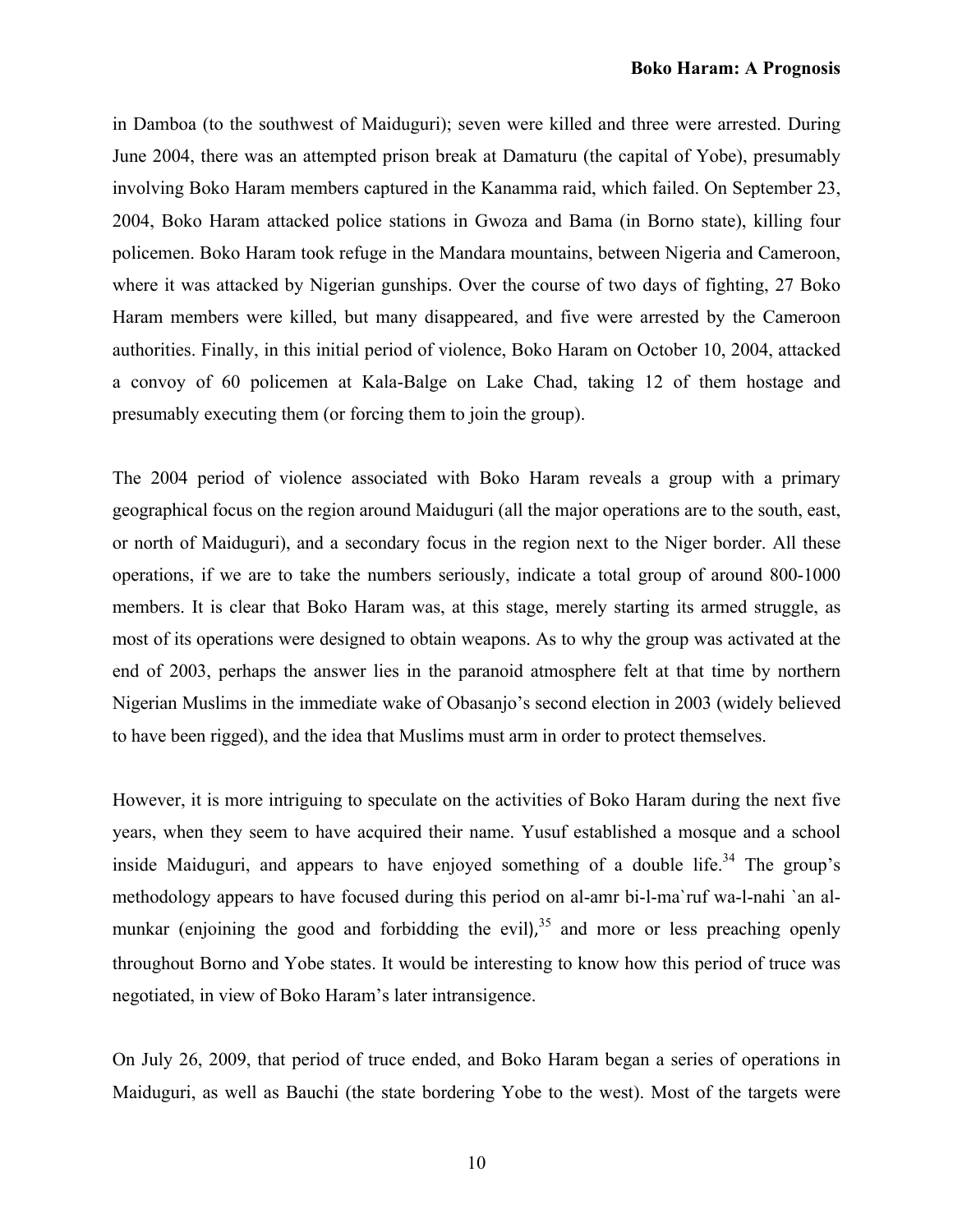police. According to estimates, approximately 800 members of the group were killed by police and security forces, who attacked the mosque associated with Boko Haram in Maiduguri. There was a brief standoff and a siege before security forces managed to arrest Muhammad Yusuf, and take him to the police station. At that point, he was beaten, made to beg for his life (all of which was videotaped), $36$  and then summarily shot. $37$  During the course of the interrogation, Yusuf was made to answer for his lavish lifestyle, the fact that he did not stay and suffer the Nigerian police attacks together with his followers, and other inconsistencies in his teachings. Probably the most interesting exchange is the following:

Q: So why do you think the law enforcement agencies are fighting you?

Muhammad Yusuf (MY): I don't know, but it may be to do with my belief in Islam.

Q: But I am also a Muslim.

MY: That is why I don't know why you are fighting me.

Q: Is it true that you believe Western education is a sin?

MY: Of course it is a sin.

Q: How can you say it is a sin, the trousers you are wearing ... [MY interrupts the question.]

MY: These are made from cotton, which is one of Allah's materials.

Q: But Allah said we should seek knowledge, it is in the Koran, even the surah Iqra [96] … [MY interrupts]

MY: Yes, but not the sort of knowledge that goes contrary to the teachings of Islam, any knowledge that contradicts the Islam is not allowed by Allah .... [unintelligible]. Astronomy is a kind of knowledge, but Allah has forbidden it.

Q: But when we went to your house we found several things, including computers and some medical equipment, are these not all fruits of education?

MY: What you saw are materials used by blacksmiths, not Western education, which is a different thing entirely.

Q: So how come you eat good food, look at you looking very healthy, drive a decent car, dress well, you eat well but you do not allow your followers to do the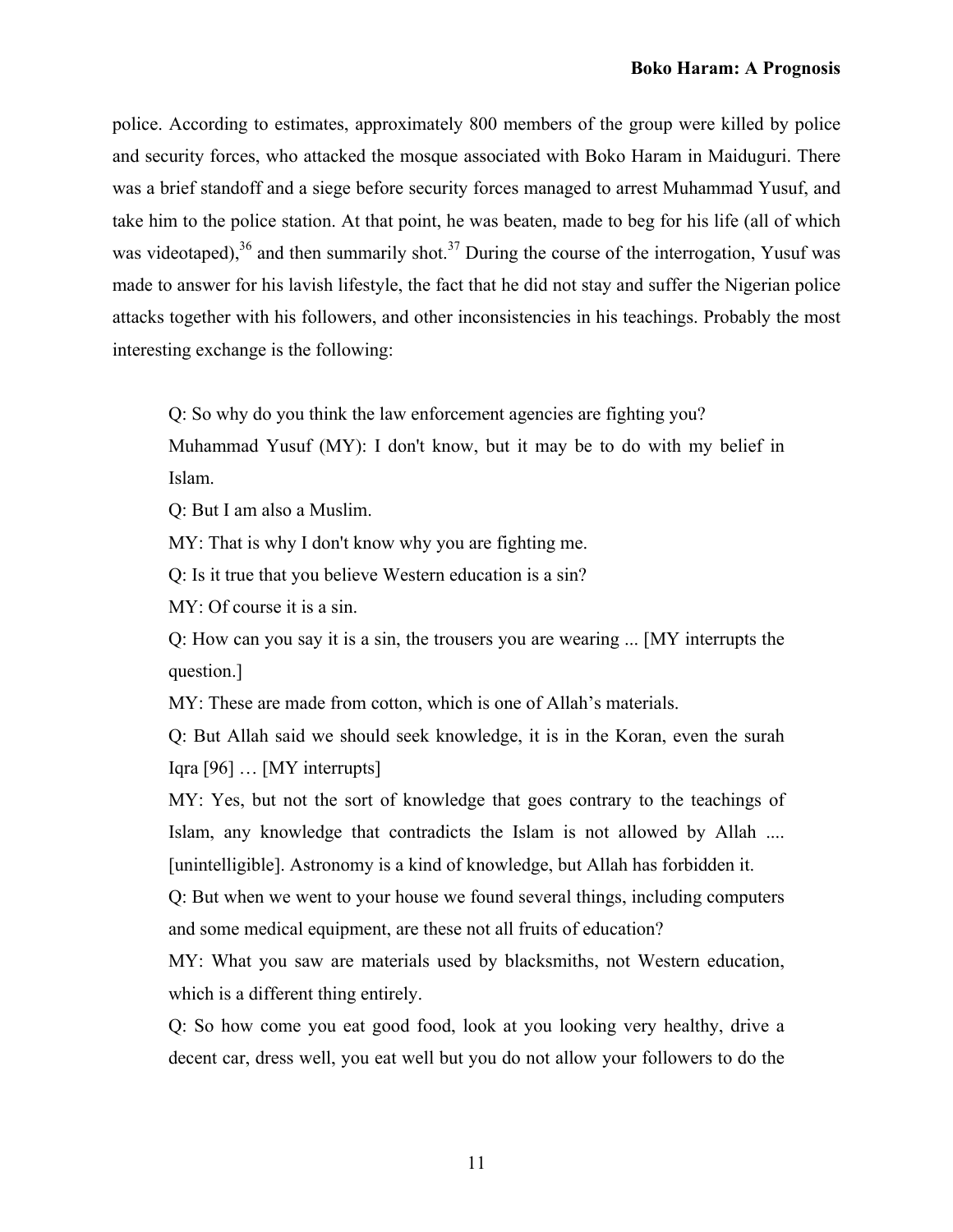same, instead you encourage them to sell all their things and survive on dates and water, well?

MY: It is not true. Everybody lives according to their means. Even amongst all of you, things are not the same among you. If you see someone in a nice car, he can afford it. Others can't afford it.38

Although the situation was one of coercion, this group of statements is most likely the closest that we will come to an ideology during Phase 1 of Boko Haram. One should notice that Yusuf during the course of the interrogation does not appear to be very intimidated by the authorities, as he interrupts them on a number of occasions.

Probably the most important question that could be raised concerning the July 26-31, 2009, uprising of Boko Haram is whether it was initiated by the group—and if so, for what purpose—or initiated by the Nigerian security forces. Accounts according to both exist, and both are plausible (unfortunately). If Boko Haram initiated the July attacks, then most likely its timing was keyed to the holiness of the month of Sha`ban (as the attacks happened during the initial 15 days of the Muslim month Sha'ban, which are said to be holy).<sup>39</sup> Whatever the circumstances, if the Nigerian authorities thought that this would be the end of Boko Haram, they were quite mistaken.

# **V. Boko Haram: Phase 2**

Following the extrajudicial murder of Yusuf on July 31, 2009, Boko Haram went into hibernation for a year. On September 7, 2010, Boko Haram members attacked the prison at Bauchi (adjacent to their primary region of operations) and liberated 721 prisoners, including approximately 100 members of their group.<sup> $40$ </sup> It is worth speculating at this point on the number of Boko Haram members. If one assumes the numbers given by the Nigerian military of some 800 sect members killed in the July 2009 uprising and aftermath, then Boko Haram's core militant group must have numbered in the low thousands at the very least by this period, especially given the fact that its operations were hampered for only a short period. Most probably the passive members of the group are at least several thousand more, giving a rough estimate of around 5,000-8,000 for this period. However, the fact that Boko Haram was still feeling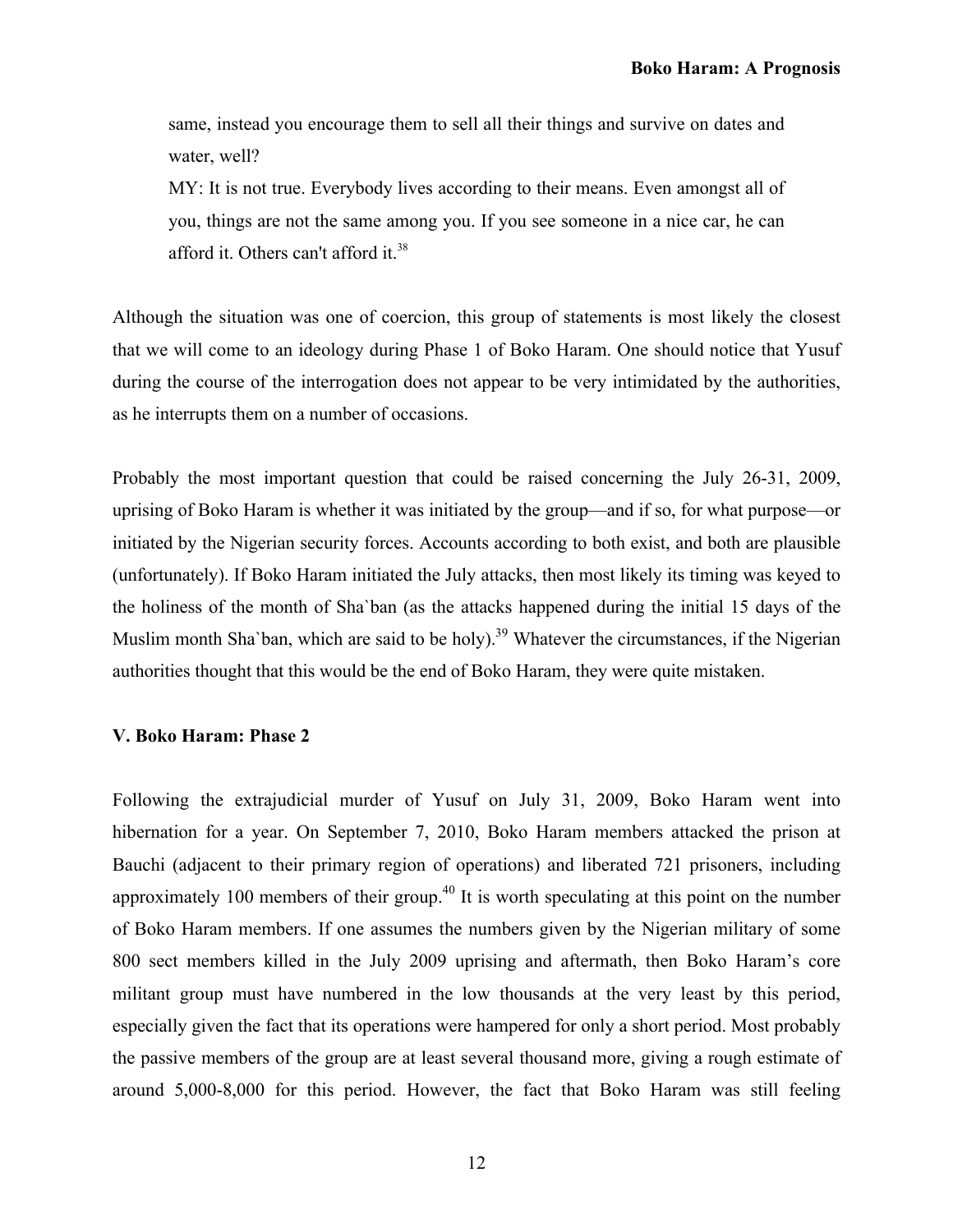something of a crunch as far as its numbers go is revealed by its October 14, 2010, demand to the Nigerian government that 175 members of the group still in jail be released—which would have been an amnesty similar to the one accorded to the militants in the Niger Delta shortly beforehand. It is interesting that Boko Haram was willing at this stage to negotiate with the Nigerian government; negotiations since that period have been rejected.

Boko Haram did not manage to replace Yusuf with a charismatic figure. His successor was Abubakar Shekau, apparently a local Maiduguri businessman, $41$  whose spokesmen have been Abu Zayd and Abul Qaqa (Abu al-Qa`qa`). While Abul Qaqa is by far the more visible of the two, especially during the spring and summer of 2011, and statements issued by him should be considered authentic, available material does not seem to indicate a central authoritative leadership, but rather one that is local and made up of cells.<sup>42</sup> It is interesting that while the group had Yusuf, the charismatic leader, it does not seem to have indulged in individual assassinations of its political or religious opponents. Perhaps lacking Yusuf, the new leaders feel frustrated that they are unable to answer allegations or critiques of Boko Haram, and have to use more strongarm methods. Or perhaps they merely feel more confident.

On August 9, 2009, about a week after Yusuf's death, a temporary leader of Boko Haram, Sani Umar, issued an ideological statement that can be seen as the basis for the group's Phase 2:

### WE SPEAK AS BOKO HARAM

For the first time since the Killing of Mallam Mohammed Yusuf, our leader, we hereby make the following statements.

1) First of all that Boko Haram does not in any way mean "Western Education is a sin" as the infidel media continue to portray us. Boko Haram actually means "Western Civilization" is forbidden. The difference is that while the first gives the impression that we are opposed to formal education coming from the West, that is Europe, which is not true, the second affirms our believe in the supremacy of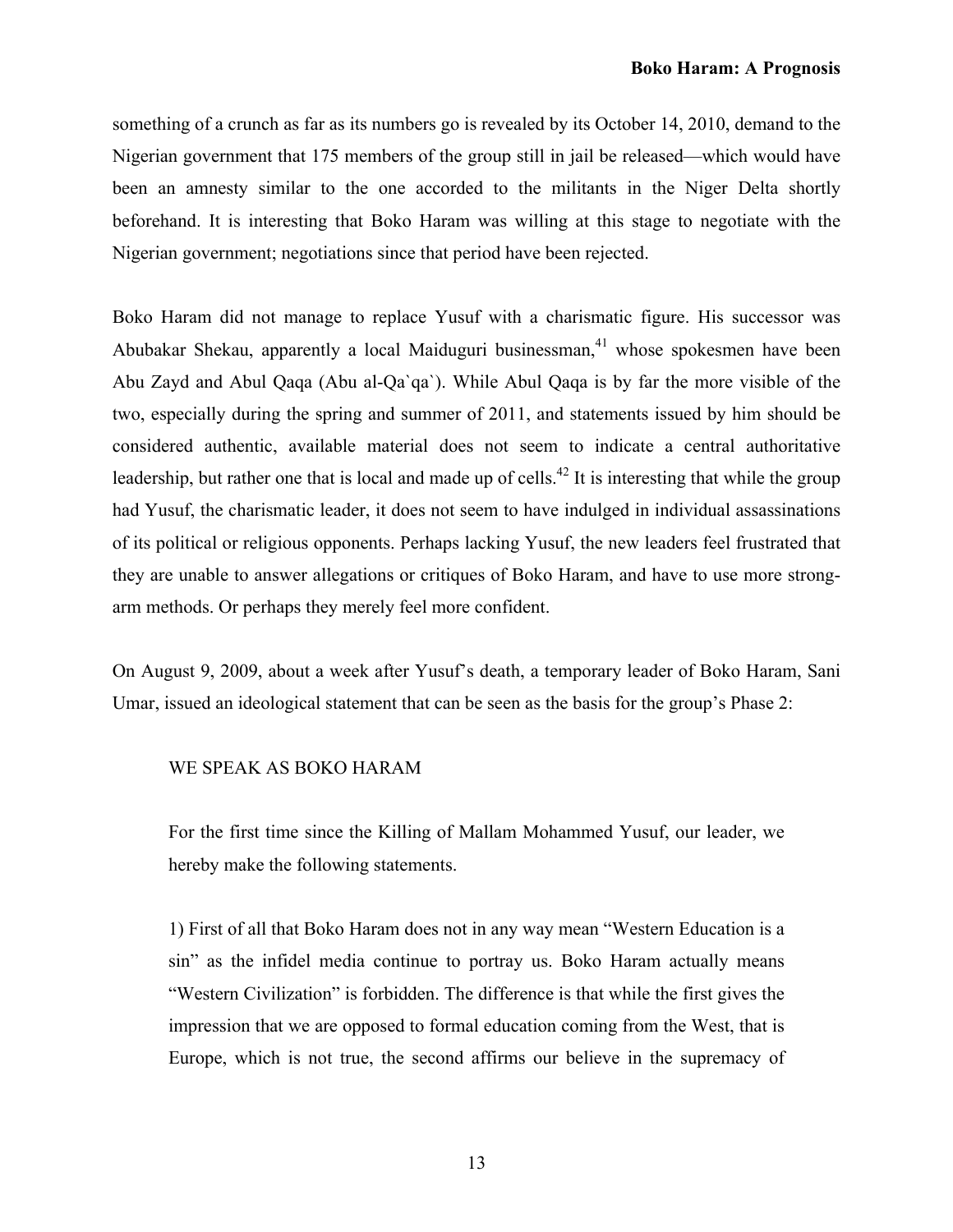Islamic culture (not Education), for culture is broader, it includes education but not determined by Western Education.

In this case we are talking of Western Ways of life which include: constitutional provision as if relates to, for instance the rights and privileges of Women, the idea of homosexualism [sic], lesbianism, sanctions in cases of terrible crimes like drug trafficking, rape of infants, multi-party democracy in an overwhelmingly Islamic country like Nigeria, blue films, prostitution, drinking beer and alcohol and many others that are opposed to Islamic civilization.

2) That Boko Haram is an Islamic Revolution which impact is not limited to Northern Nigeria, in fact, we are spread across all the 36 states in Nigeria, and Boko Haram is just a version of the Al Qaeda which we align with and respect. We support Osama bin Laden, we shall carry out his command in Nigeria until the country is totally Islamized which is according to the wish of Allah.

3) That Mallam Yusuf has not died in vain and he is a martyr. His ideas will live forever.

4) That Boko Haram lost over 1000 of our Martyr members killed by the wicked Nigerian army and police mostly of Southern Nigeria extraction. That the Southern states, especially the infidel Yoruba, Igbon and Ijaw infidels will be our immediate target.

5) That the killing of our leaders in a callous, wicked and malicious manner will not in any way deter us. They have lost their lives in the struggle for Allah.

Having made the following statement we hereby reinstate our demands: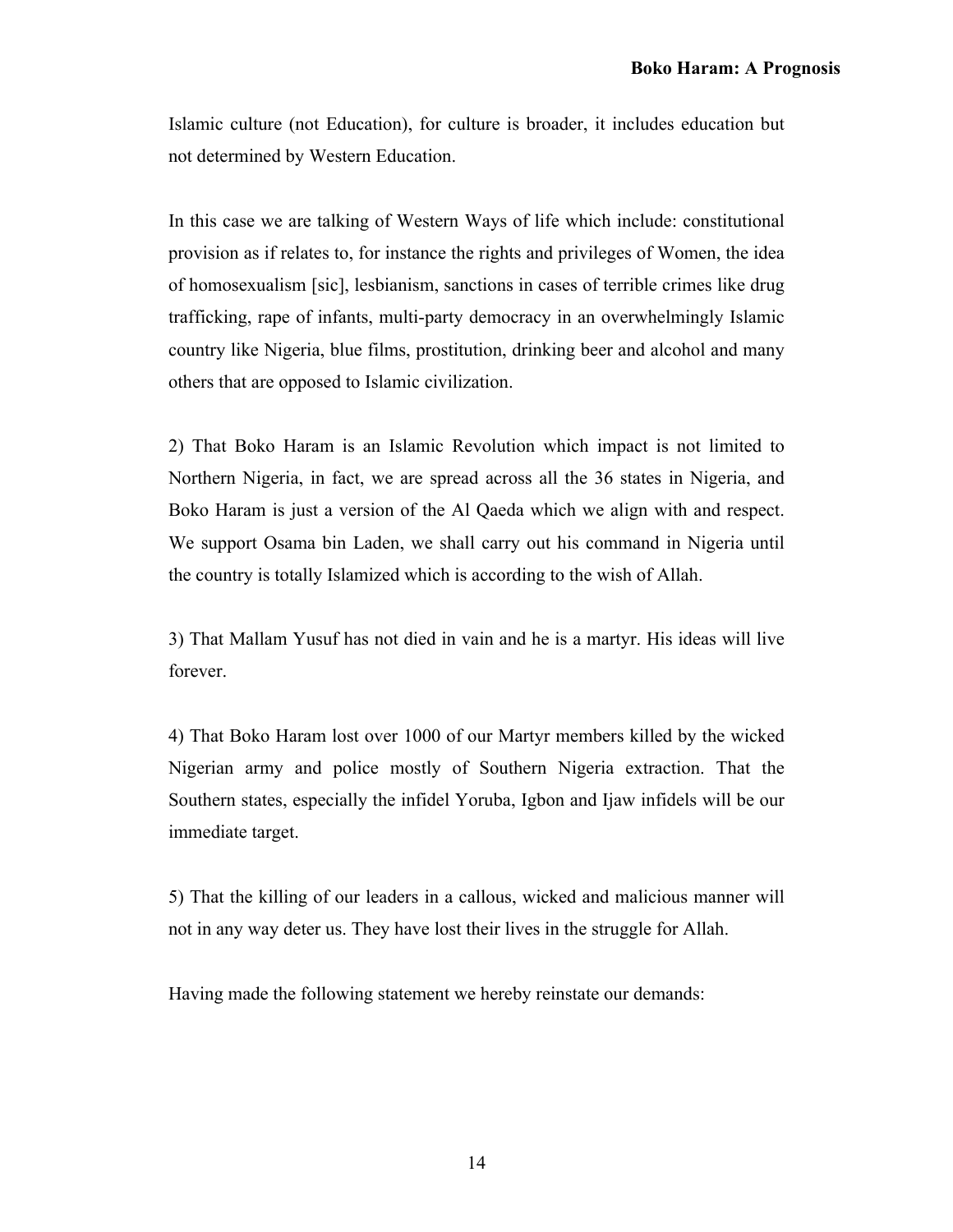1) That we have started a Jihad in Nigeria which no force on earth can stop. The aim is to Islamize Nigeria and [to] ensure the rule of the majority Muslims in the country. We will teach Nigeria a lesson, a very bitter one.

2) That from the Month of August, we shall carry out series of bombing in Southern and Northern Nigerian cities, beginning with Lagos, Ibadan, Enugu and Port Harcourt. The bombing will not stop until Shari`a and Western Civilization is wiped off [sic] from Nigeria. We will not stop until these evil cities are turned into ashes.

3) That we shall make the country ungovernable, kill and eliminate irresponsible political leaders of all leanings, hunt and gun down those who oppose the rule of Shari`a in Nigeria and ensure that the infidel does not go unpunished.

4) We promise the West and Southern Nigeria, a horrible pastime. We shall focus on these areas which is the devil empire and has been the one encouraging and sponsoring Western Civilization into the shores of Nigeria.

5) We call on all Northerners in the Islamic States to quit the follower ship [fellowship?] of the wicked political parties leading the country, the corrupt, irresponsible, criminal, murderous political leadership, and join the struggle for Islamic Society that will be corruption free, Sodom free, where security will be guaranteed and there will be peace under Islam.

6) That very soon, we shall stir Lagos, the evil city and Nigeria's South West and South East, in a way no one has ever done before. Al Hakubarah [Allahu Akbar]

# IT'S EITHER YOU ARE FOR US OR AGAINST US<sup>43</sup>

Shekau, Yusuf's successor, began Boko Haram Phase 2 with a major statement on July 14, 2010,<sup>44</sup> stating: "Do not think jihad is over. Rather jihad has just begun. O America, die with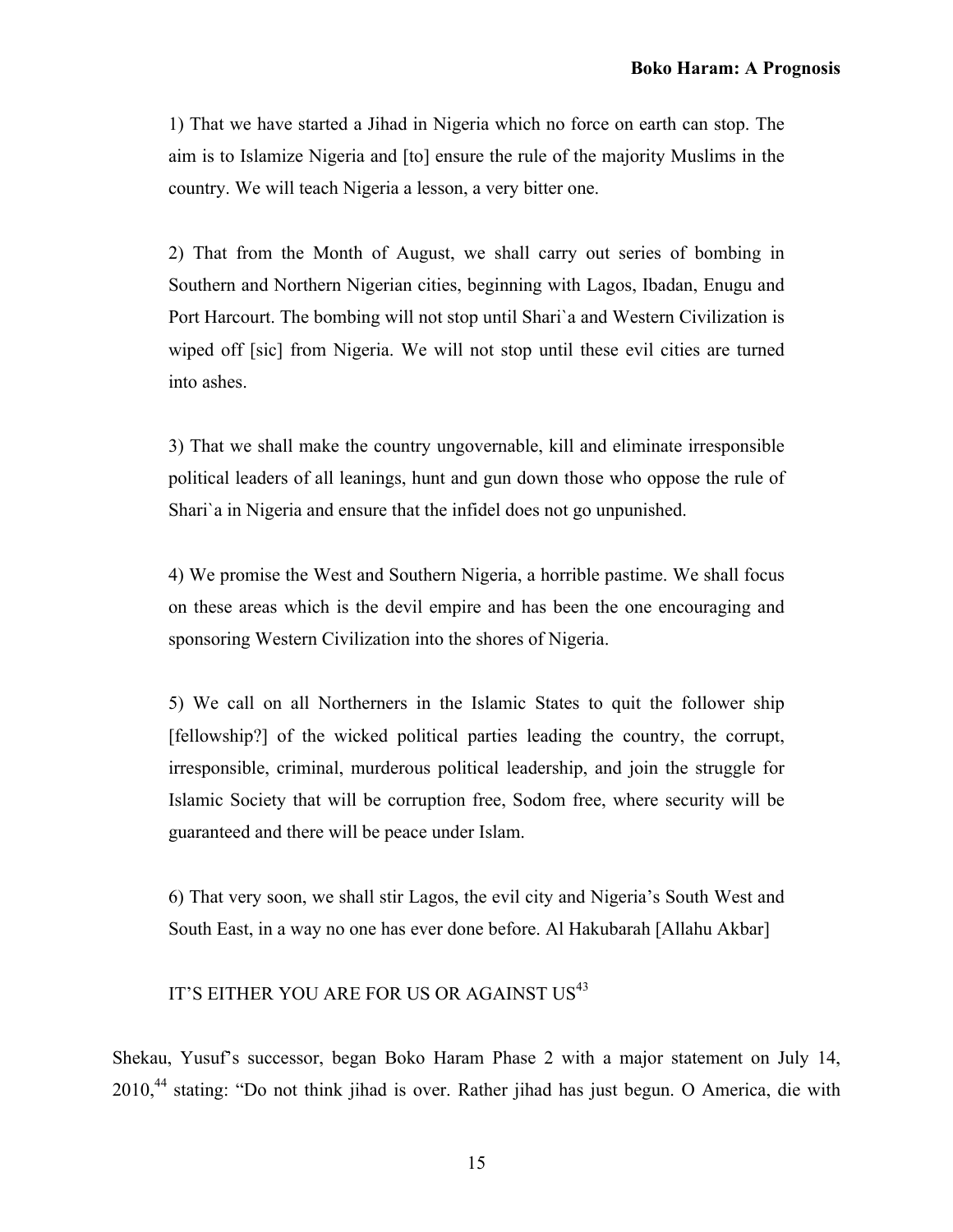your fury" (paraphrase of Q. 3:119).<sup>45</sup> This statement was apparently directed toward jihadist groups in the Middle East and Central Asia, and was posted on a jihadi website, most probably to mark Boko Haram as the equal of these groups both in stature and in goals. In an earlier interview on March 29, 2010, Musa Tanko, a spokesman for the group, stated:

Islam doesn't recognize international boundaries, we will carry out our operations anywhere in the world if we can have the chance. The United States is the number one target for its oppression and aggression against Muslim nations, particularly in Iraq and Afghanistan and its blind support to Israel in its killings of our Palestinian brethren … We will launch fiercer attacks than Iraqi or Afghan Mujahedeen [Islamic fighters] against our enemies throughout the world, particularly the U.S., if the chance avails itself within the confines of what Islam prescribes, but for now our attention is focused on Nigeria, which is our starting point.<sup>46</sup>

Operations associated with Boko Haram commenced almost immediately after the September 2010 prison break, which most probably liberated some of the group's most dynamic and effective members. The period under study, September 2010 to November 20, 2011, has seen at least 45 major operations carried out by Boko Haram, or ascribed to it (again, using the responsibility claimed by either Abu Zayd or Abul Qaqa as a bellwether). Included in this number are three suicide attacks (and a further foiled one). Of the 45 major operations, there were at least 10 major operations directed against the police and military; 19 using amr bi-lma`ruf principles against markets, educational targets, and activities that were perceived to be against Islam (like elections); nine against Christian targets; and at least seven major targeted assassinations. However, 45 operations is very probably an incomplete number, and does not take into account all the various drive-by shootings and minor intimidations associated with Boko Haram that may very well push the true number of its operations into the low hundreds.

On December 6, 2010, at least five people were killed when security forces in Maiduguri attacked the reconstituted Boko Haram.47 This clash was followed by a series of attacks claimed by Boko Haram in Maiduguri, where a candidate for the All Nigeria People's Party was assassinated; in Jos and Maiduguri, where at least 86 people were killed; and in Bauchi, where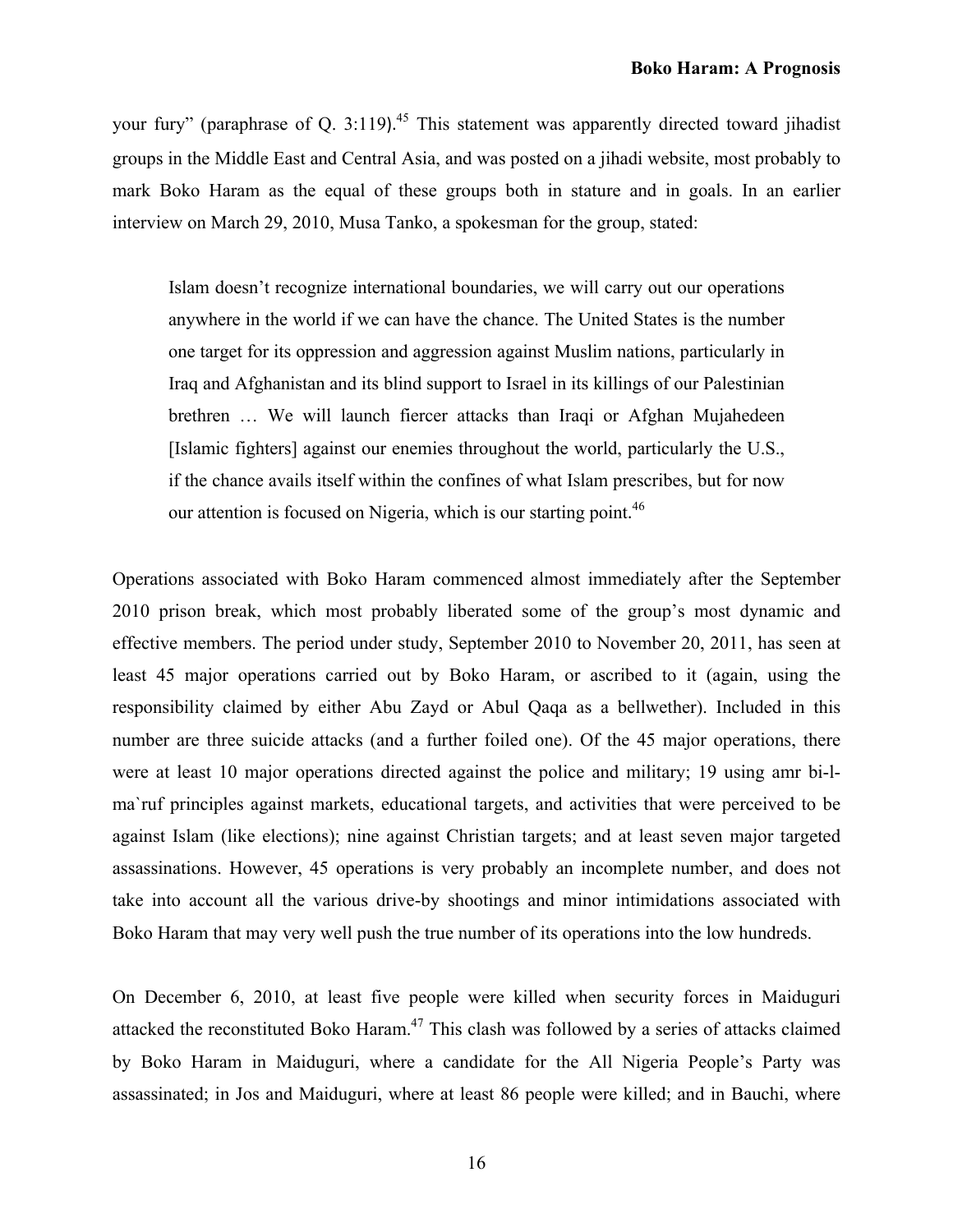30 were killed. This latter attack occurred after some congregants challenged a Muslim preacher who spoke out against Boko Haram.<sup>48</sup> And presaging the attacks in Abuja during the summer of 2011, an attack on a police bar killed at least four.<sup>49</sup>

Throughout the spring of 2011, Boko Haram operations can be largely grouped into two themes: anti-election assassinations, and intimidation and assassinations of Islamic clerics who oppose the group. For instance, on January 28, 2011, Boko Haram assassinated local Borno state gubernatorial candidate Modu Fannami Gubio, as well as his brother and police officers.<sup>50</sup> Shortly thereafter, Boko Haram demanded that the Borno governor, Ali Modu Sheriff, relinquish office and return the group's mosque in Maiduguri (seized from them in the July 2009 suppression). $51$ 

One of the hallmarks of a Salafi-jihadi group is the opposition to democratic elections, which are usually seen as a Western-style "innovation" as well as (in some extreme circles) a "religion" imposed by the West. In the 2011 Nigerian elections there was the additional factor: Many Muslims disliked the fact that President Goodluck Jonathan, a Southern Christian, was the nominee and likely victor, as Northern Muslims viewed the period following Obasanjo's retirement in 2007 as being their time for power. There were at least five major bombings of election events during this period: March 3, April 8 and 9, and two on April 16 in places as varied as Kaduna, Abuja, Maiduguri, and others.

Boko Haram's targeted assassinations are most interesting, involving, first, political figures such as the May 30, 2011, death of Abba Anas bin `Umar, the brother of the Shehu of Borno, and secular opposition figures such as Modu Fannami Godio (above); and second, prominent clerics such as Bashir Kashara, a well-known Wahhabi figure killed on October 9, 2010; Ibrahim Ahmad Abdullahi Bolori, a nonviolent preacher, killed on March 13,  $2011$ ;<sup>52</sup> and Ibrahim Birkuti, a well-known popular preacher who challenged Boko Haram, on June 7, 2011. On September 4, 2011, Malam Dalu, a well-known cleric in Maiduguri, was shot dead outside his home. Even a member of the group, such as Babakura Fugu—who was a brother-in-law to Muhammad Yusuf, the former leader of Boko Haram—was assassinated on September 17, 2011, after attending peace talks with former president Obasanjo.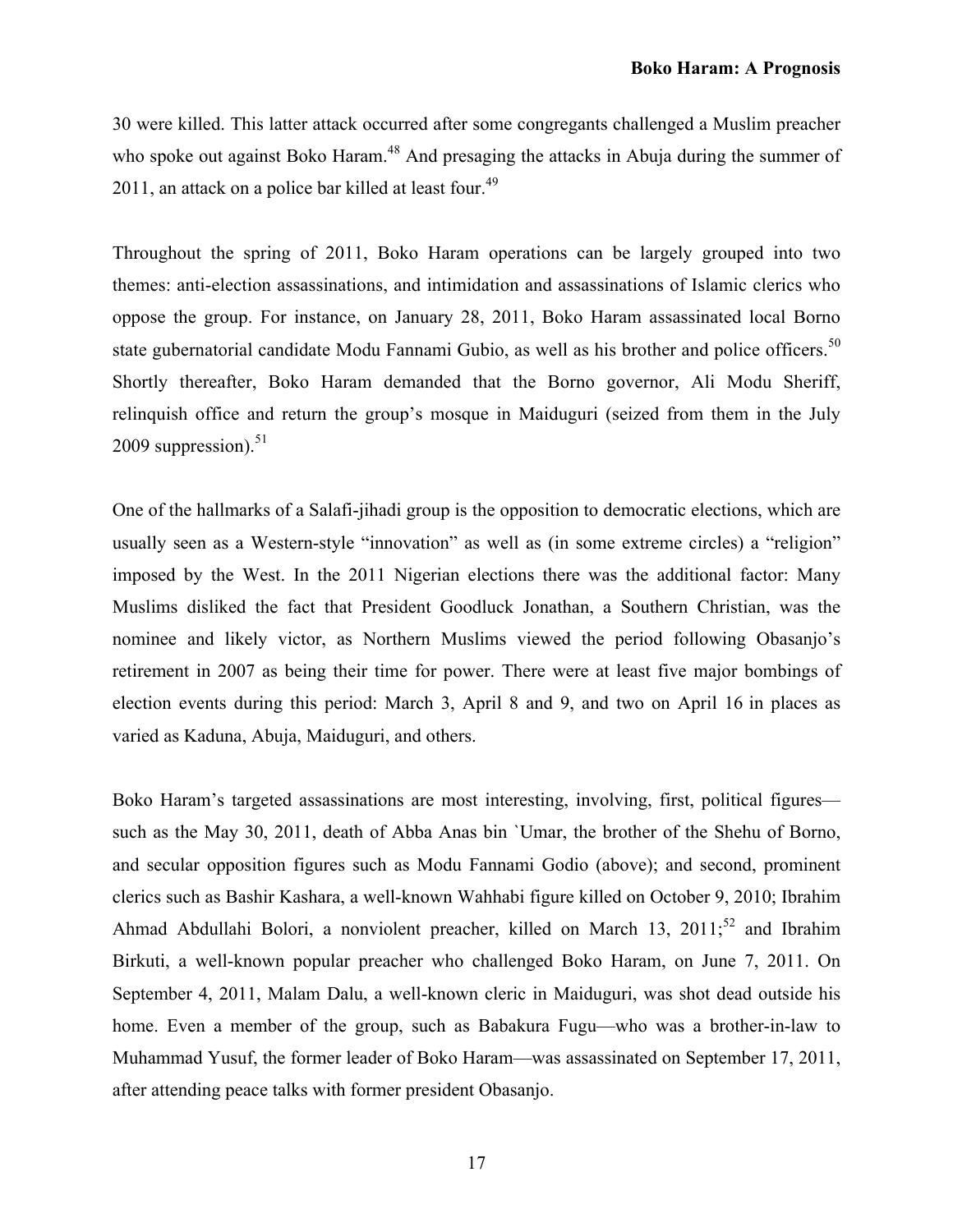The diversity of the religious opponents of Boko Haram is quite interesting, because with these targeted assassinations one can see the literal ideology of the group in play. During the July 2009 suppression, reporter Ahmed Silkida—taken hostage by Boko Haram in the police station of Maiduguri on July 28—reported that he was being punished for not being willing "to wage a jihad against the state government and the [Yan] Izala group." Since Yan Izala is basically a Wahhabi group, but one that is today identified with the Muslim religious establishment, it is clear that Boko Haram sees any cleric who does not follow its teachings, even those from closely related movements, to be a legitimate target.

By the middle of April 2011, it was clear that Boko Haram was basically in control of Maiduguri. On April 25, there were three bomb blasts in a hotel and a motor park in Maiduguri, and on May 9, Boko Haram refused the offer of amnesty made by the governor-elect of Borno, Kashim Shettima (interestingly, more or less the same one that the group had asked for a year previously).<sup>53</sup> On May 26, Boko Haram attacked the Damboa police station in Maiduguri, killing at least five people. On May 29, there was a bomb blast at the market located next to the barracks in Bauchi that killed 13,<sup>54</sup> and another bomb blast in Maiduguri on May 31. Still another blast on June 3 was directed against a warehouse containing polio and measles vaccines, which is quite interesting given the long history of opposition to vaccination in the North. <sup>55</sup> By the beginning of July 2011, the situation was so critical that the Nigerian military forbade the use of motorcycles (the primary means of locomotion for many Nigerians) in Maiduguri because they were often used as the means of assassination.<sup>56</sup>

But all that was merely the prelude to the audacious operations that Boko Haram was planning for Abuja, the capital of the country, and the center of unity. This operation was preceded by a statement on June 13, 2011, in which Boko Haram announced: "Very soon, we will wage jihad ... We want to make it known that our jihadists have arrived in Nigeria from Somalia where they received real training on warfare from our brethren who made that country ungovernable."<sup>57</sup> On June 16, it carried out a suicide attack at the police general headquarters (Louis Edet House), killing two people. As follow-up, Boko Haram carried out raids on police stations and beer gardens on June 20 and 27, and then launched a series of attacks on police stations and banks on August 25, killing at least 16 people.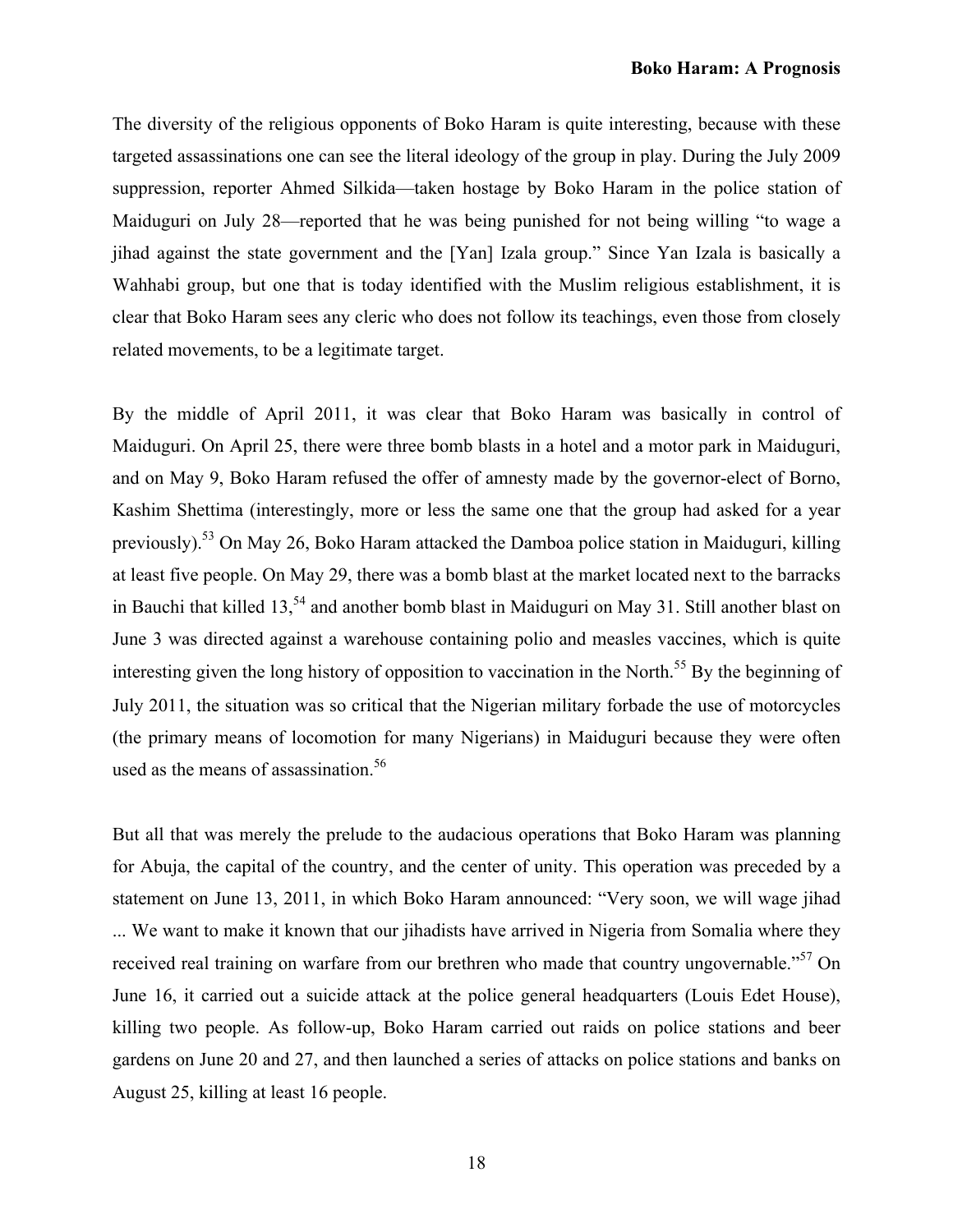Once again, as during the previous year, Boko Haram issued a major ideological warning to the people of Nigeria on the anniversary of the murder of Yusuf, in which Abu Zayd stated:

The only dialogue in this crisis is as follows: Stop abiding by the constitution in our land (Dualan Usmaniyya), and government must be sincere and stop terrorizing Muslims in Maiduguri and parts of the North, then there should be a time limit for ceasing fire to gauge Government commitment in keeping to its promise, which cannot be more than ten years … What is holding us back is the innocent civilian population, but as soon as people stay clear from security agents we will launch a full-scale attack. Unarmed Muslims were picked up from their homes and from their hospital beds and summarily executed; the world saw it on Al-Jazeera. Yet the same Government wants to forgive us for the wrongs they meted on us. In actual sense, we are the ones that should give amnesty to the Borno State Government … We as a group don't kill people who are innocent. What we are trying to tell people is that, in regaining the pride of the people in Islam, people have to endure in losing their properties and sometimes lives are also involved and this can fall on everyone, including us.

This is a government that is not Islamic. Therefore, all its employees, Muslims and non-Muslims, are Infidels. This is a Government which naturally fights Islam because Muslims were killed in Zagon Kataf [near Kaduna], in Jos and Southern Kaduna but the perpetrators have never been prosecuted by the so-called existing laws of the land. Mosques were destroyed and punishment for this is death. Therefore, we have the right to kill them all. But if there are people who profess Islam and do not take part in Government or Western Education, their blood and wealth are sacred unless otherwise [sic].<sup>58</sup>

The culmination of all Boko Haram's previous attacks, however, was the suicide attack carried out by Muhammad Abu al-Barra (probably a pseudonym) on the United Nations (UN) compound in Abuja on August 26, 2011, killing 23 people.<sup>59</sup> This attack was a boundarycreating attack, designed to expel foreigners and the foreign influence epitomized by the UN in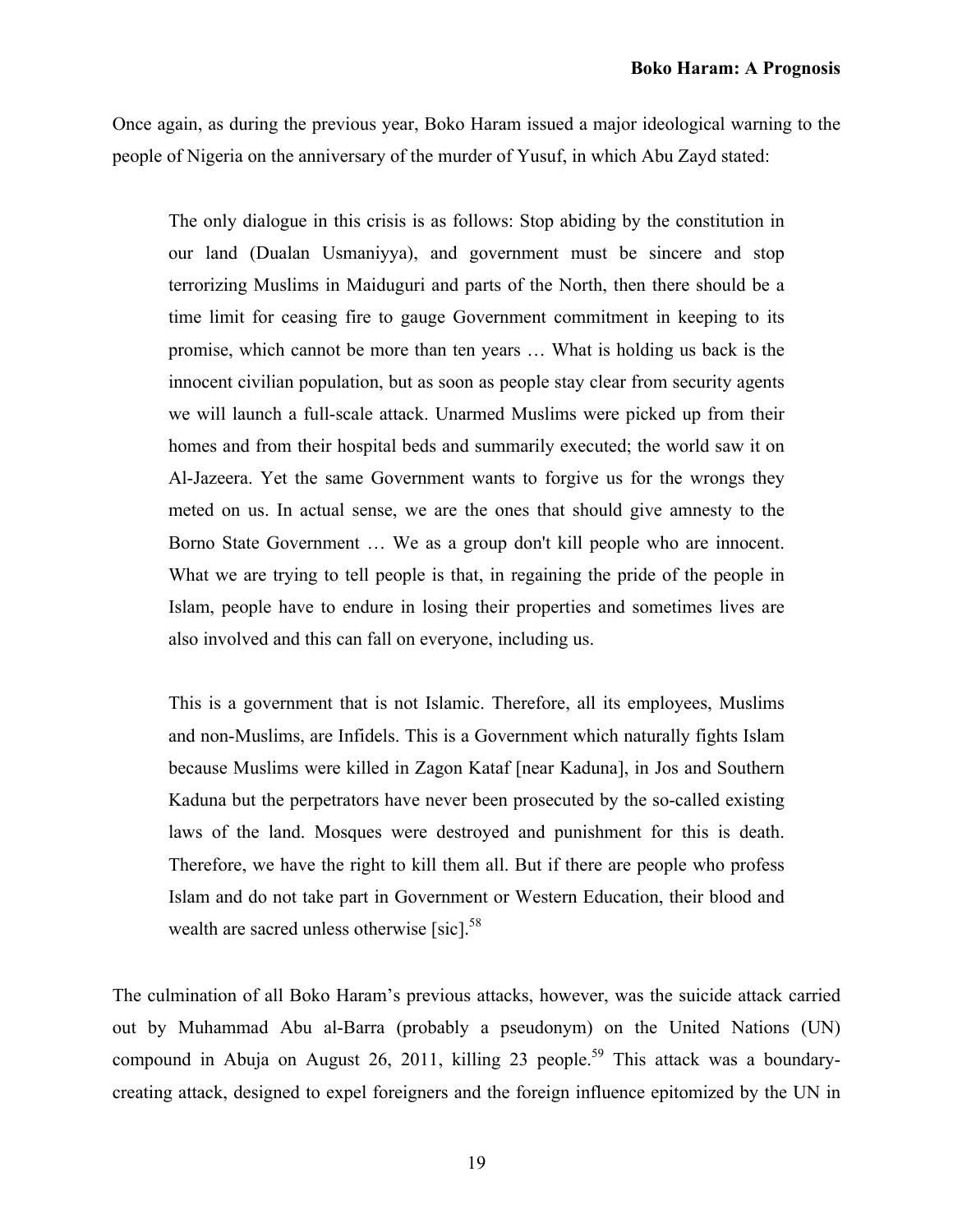Nigeria. It was also clearly designed to demonstrate to Nigeria and the world that Boko Haram's goals were no longer local in nature, but that it had the means by which to instigate violence anywhere in Nigeria, and perhaps even beyond. It is once again interesting that the date chosen for the bombing (August 26, or 26 Ramadan) corresponds to the Laylat al-Qadr, the holy night on which the Qur'an is said to have been revealed, indicating yet again the importance felt by Boko Haram for dates.<sup>60</sup>

About two weeks after the suicide attack at the UN, a video purportedly recorded by the martyr of the attack was released to the press. In it, the bomber stated that the bombing was meant to be a warning to U.S. President Barack "Obama and other infidels."<sup>61</sup> It is clear that this video, taken together with the attack on the UN as the representative of world organizations in Nigeria—especially the World Health Organization (WHO), which for many Northern Muslims is an organization committed to genocide through the administration of the polio vaccine—demonstrates the marriage of local Nigerian Muslim concerns to the technology of globalist Salafi-jihadism.

After the suicide attack in Abuja, there was no let-up in the violence, with a gun battle in Song, Adumawa state, between Boko Haram and soldiers on September 1, 2011; a series of ambushes in Maiduguri against the military on September 15; a series of drive-by shootings at the market in Maiduguri on October 1, killing at least five; and another attack on the market on October 3, killing three. More and more, however, Boko Haram has turned its attentions toward the Christian population, especially in Borno, Yobe, Bauchi, and Niger states, and has had a hand in fomenting violence in Plateau (especially in Jos). Following the bombings at the end of December 2010 in Jos, there had been attempts at a large-scale bombing of a church in Bauchi on January 31, 2011, and a number of other attacks on churches or on pastors.

Clearly, a November 4, 2011, Damaturu operation—in which some 150 people, mainly Christians, were killed—was intended to clear out the Christian population in northeast Nigeria. In a complicated operation, which was preceded by a series of suicide attacks at various police stations, Boko Haram went through the Christian quarter of Damaturu (the state capital of Yobe) and massacred anybody who did not know the Islamic creed.<sup>62</sup> The use of suicide attacks as part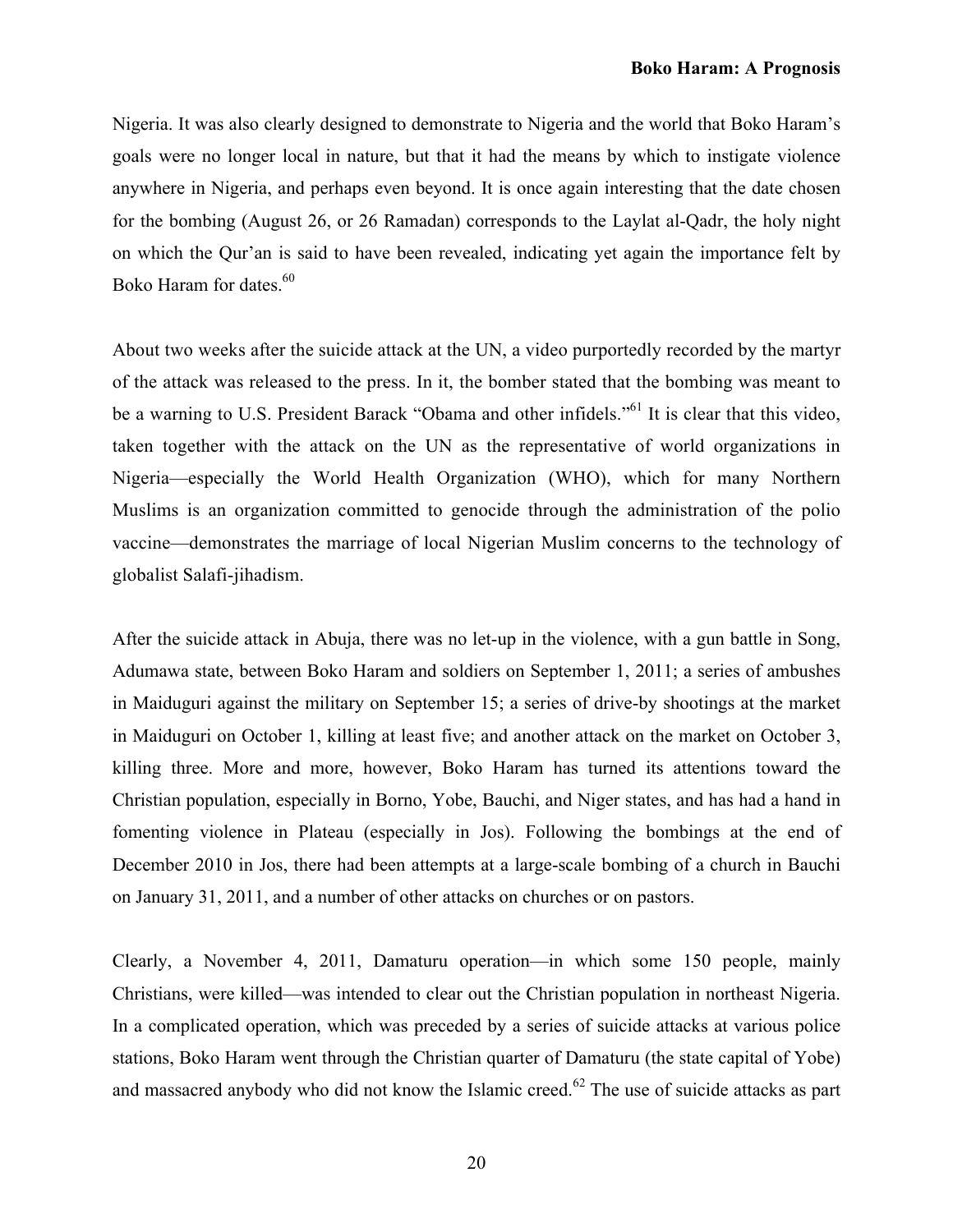of multifaceted operations, or especially as an initial shock attack (for example, to break open a gate or an entrance or to cause panic among the targets), appears to be based upon Afghani and Haqqani networks, and is not indigenous to Nigeria. Therefore, the use of such tactics in Damaturu is particularly worrying.

After reading this litany of violence, it is worth asking basic questions of whether Boko Haram is at this time a unified group, or as some Nigerians have speculated, it is divided between the leadership of Shekau and his supposed second-in-command, Mamman Nur.<sup>63</sup> The diffuse nature of the operations—without a single master plan, for example—strongly suggests that Boko Haram has farmed out its operations into various sections of the country, since most probably Nigeria is simply too big for any one figure to control. Frequent operations against banks suggest that Boko Haram cannot as yet rely upon raising support funds from the areas that it dominates, and has to generate money through robbery.<sup>64</sup> And although Boko Haram appears to have moved away from its original goal of opposition to Western-style education in pursuit of establishing a shari`a state in Nigeria, it has completely paralyzed all forms of education in Maiduguri, where on July 12, 2011, the University of Maiduguri announced that it was shutting down indefinitely.<sup>65</sup>

It is also interesting to note the sections of the country where Boko Haram has been able to project power. Clearly the base of the group is in northeast Nigeria, and it effectively controls the cities of Maiduguri and Damaturu already, and may have substantial control in Bauchi as well. It has been able to project power through operations in Abuja and Jos, and appears to have a branch in Niger state (in the far West). However, it should be emphasized that thus far it has not carried out operations in the Central Northern Muslim region, especially in the important and volatile cities of Kano or Zaria, let alone in the far Northwestern region dominated by Sokoto.<sup>66</sup> In other words, the regions in which Boko Haram has gained predominance are those historically outside of Fulani control, and where the dominance of Muslim power elites—either descending from Fulani emirs, Sufi clerics, or Yan Izala radicals—has been weak. And in spite of many threats and much paranoia on the part of Nigerians, Boko Haram has yet to carry out a successful operation in Lagos, or demonstrate any ability to operate in the Muslim sections of Yorubaland (in the Southwest).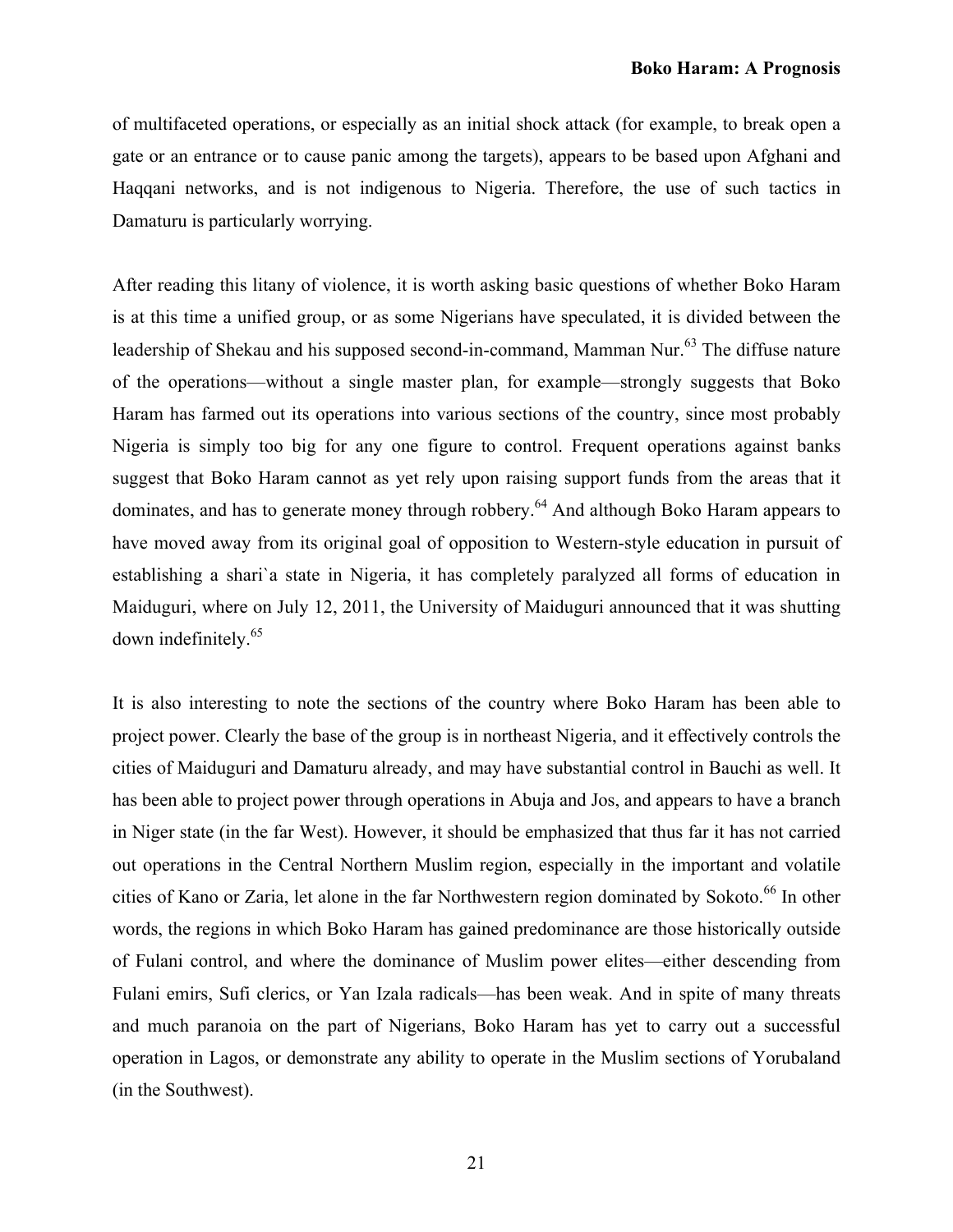### **VI. Connections and Prospects**

What are Boko Haram's connections, and where will it now turn its attention? If the above analysis is correct, then Boko Haram is a Salafi-jihadi organization that has been activated, but is lacking a single direction-supplying leader. Most likely it is due to this fact that there has not been a coherent goal behind Boko Haram's operations. To the outside observer they seem to be attacking a number of disparate targets without an obvious methodology. However, to the group it may appear that all of its targets—the government, military and police, the Muslim elite, Christians, and the UN—represent manifestations of a non-Islamic outer world. By attacking all of them, the group demonstrates its rejection of any perceived non-Islamic values. However, it is equally important to note that in contradistinction to other dogmatic Salafi organizations, such as the Shabab, there are no documented cases of Boko Haram attacking Sufi shrines or mosques or Sufism specifically as a creed. All these types of attacks would be present if Boko Haram were indeed ideologically dependent upon Middle Eastern Salafi-jihadi groups, although perhaps the reason for that absence is the mitigating factor of Shehu Usaman Dan Fodio (whose prestige and whose Sufi attachments are above question).

In the short term, the most likely goal of Boko Haram is to clear out the region of Yobe and Borno states of Christians and any government presence in order to establish an Islamic state where Muslims from other regions of Nigeria can make hijra and use as a base. In some ways this goal has been largely accomplished, as many Christians have fled Maiduguri and Damaturu.<sup>67</sup> However, this fact has hardened the opposition to Boko Haram throughout the country—not only among Christians and government elements, but among Northern Muslim elites as well.

Looking beyond Nigeria, it is probable that the interval between the murder of Muhammad Yusuf and the Bauchi prison break in September 2010 saw the establishment of connections between Boko Haram and another African Salafi group, most probably the Shabab in Somalia (but possibly others as well). The identity of the Salafi group cannot be ascertained at this point; all that exists concerning this linkage are rumors. However, when one considers the change in methodology between Phase 1 and Phase 2, above, it is apparent that suicide attacks and video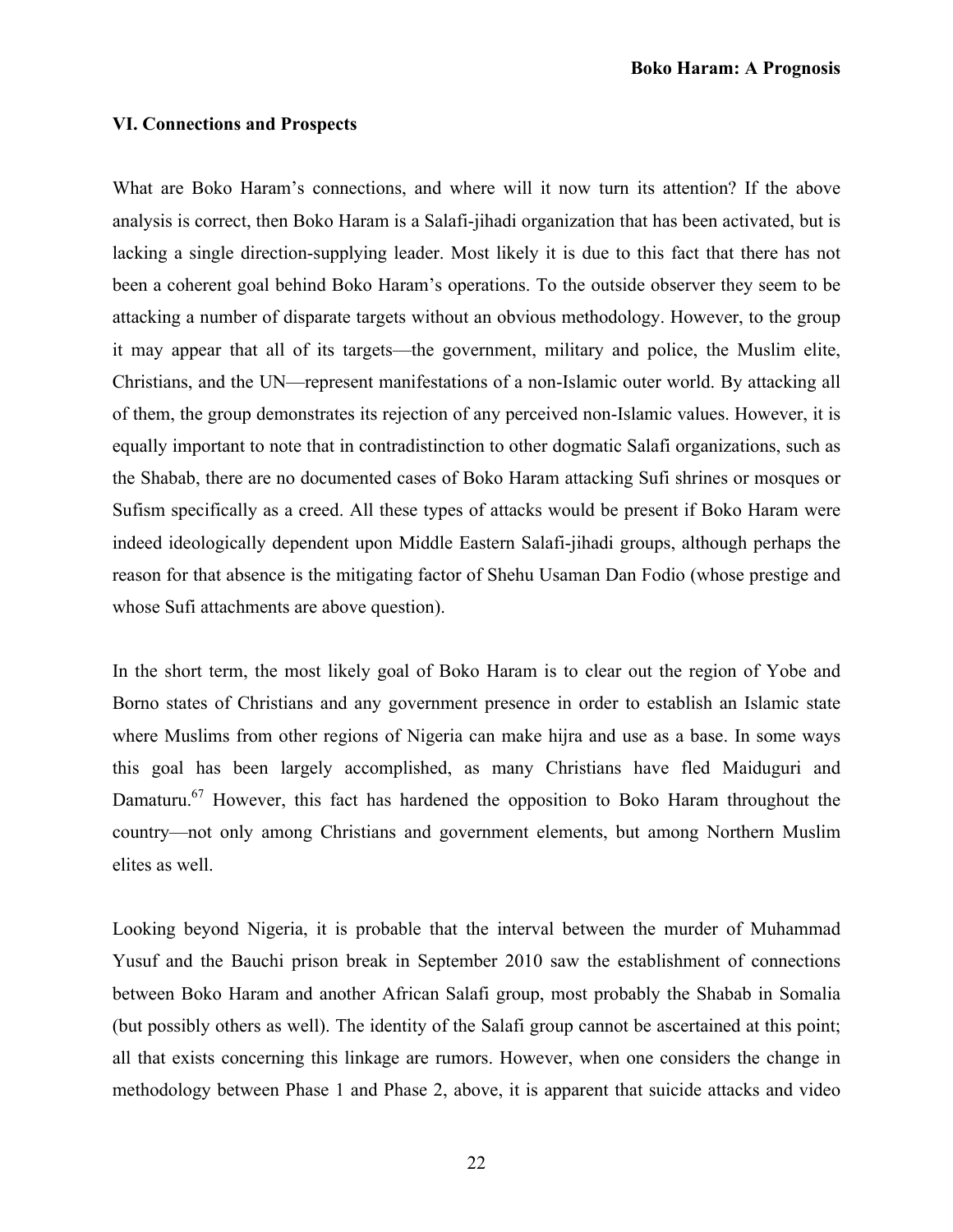recordings of the martyr are now hallmarks of Boko Haram. These are pervasive among the Shabab. Moreover, it seems unlikely that the connection to Arabic-speaking Salafi radicalism was a direct one (i.e., through Al Qaeda in the Arabian Peninsula or other groups),<sup>68</sup> if only because of the prevalence of Arab racism toward the Nigerians. No Salafi materials during the period 2000-2010 known to me, including Abu Musab al-Suri's great 2004 manual, Da`wa li-Muqawama Islamiyya `Alamiyya (*A Call to Worldwide Islamic Revolution*), mention Nigeria at all. Looking through jihadi websites, there is even at the present time virtually no cognizance of the country.<sup>69</sup>

On the other hand, with the onset of suicide attacks among Boko Haram, one can be certain that if the group was not previously on the radar of globalist Salafi-jihadi organizations, it is now. Since Boko Haram may be on the verge of establishing the ephemeral base that globalist radical Muslims have sought, it might become attractive to them. And given the close relations between the Arabic-speaking Middle East and Kano (because of the Hajj pilgrimage and because of the Nigerian students that go to Saudi Arabia and Egypt for study), it might be easy enough for them to get there.

# **VII. Policy Suggestions**

Is there a policy solution for the issue of Boko Haram? Although there are reports that Boko Haram is, in fact, split into several different organizations, and that its policies are not unified, one cannot be certain that such reports are accurate. Divisions of radical groups into "moderate" and "extremist" camps are all too common in Western analyses of these groups, and just as frequently represent wishful thinking or realities that are not useful to the policymaker or intelligence analyst.<sup>70</sup>

What can be stated absolutely about Boko Haram is that it represents an element of northern Nigerian Muslim dominationism (note the number of times in their statements that Nigeria is characterized as a "Muslim nation") that has not been satisfied with the current state of the imposition of shari`a since 2000. Its beliefs hold considerable appeal to dissatisfied elements throughout northern Nigeria.<sup>71</sup> This fact can be seen both by Boko Haram's success as well as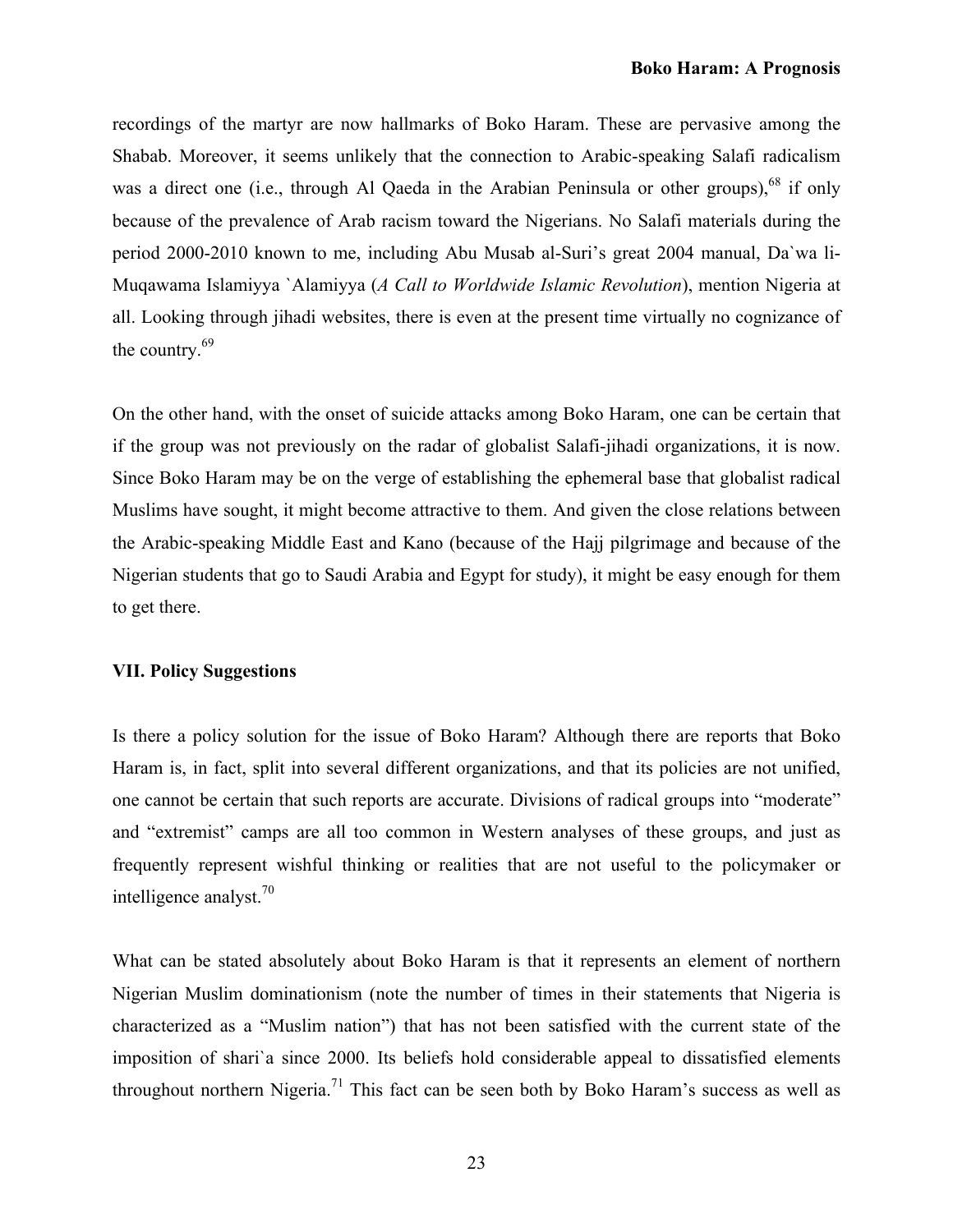the religious response by a number of Northern governors—i.e., renewing emphasis on the imposition of shari'a in its totality.<sup>72</sup> However, goals listed by Boko Haram, such as the complete imposition of shari`a throughout the country of Nigeria, are fundamentally unacceptable in both the South and the Middle Belt, as well as in parts of the North (where enthusiasm for shari`a has diminished considerably). And it is clear that negotiation—or the abject and embarrassing process of apologizing, in which a number of Northern governors indulged during spring 2011 toward Boko Haram—has not been efficacious.

Probably for Nigeria, the only solution at present for dealing with Boko Haram is to utilize force, although it should be recognized that extrajudicial force, exemplified by the murder of Muhammad Yusuf, has fueled the rise of Boko Haram since 2010. Therefore, this force should be seen as judicial in nature, and with the possibility of amnesty (which has worked to a large extent in the Delta region since 2009). This will be a tall order in Nigeria, where no doubt the anger toward Boko Haram in the police and military, as a result of the constant attacks against them, is at a peak. However, on a basic level, just like the Taliban in Afghanistan and Salafis elsewhere (Iraq and Yemen, for example), the growth of Boko Haram is fed by the instability and chaos that the group creates. As more and more territories become ungovernable, such as Maiduguri, then Muslims more and more will want to join Boko Haram, if only because it represents the one group that can actually project power and hold out the illusion of eventual security to the people. It is important, therefore, to reestablish some modicum of stability within Borno and Yobe—if only because if that does not occur, then functionally, those territories will be lost to Nigeria.

For the United States, Boko Haram at the present does not constitute a danger, in spite of its threats against President Obama and other American interests. However, it does constitute a very real danger in the area of western Africa, where there is every chance that if Boko Haram manages to establish a quasi-state in northeastern Nigeria, it will move toward other states in the region that have a long history of Muslim grievance and instability (such as Cameroon, Niger, and Chad). The free flow of weapons from Libya, and a stream of mercenaries toughened by combat in that country throughout the region, is a combination that could be volatile in the near future. Although the U.S. presence in the region is weak, there are a number of oil interests in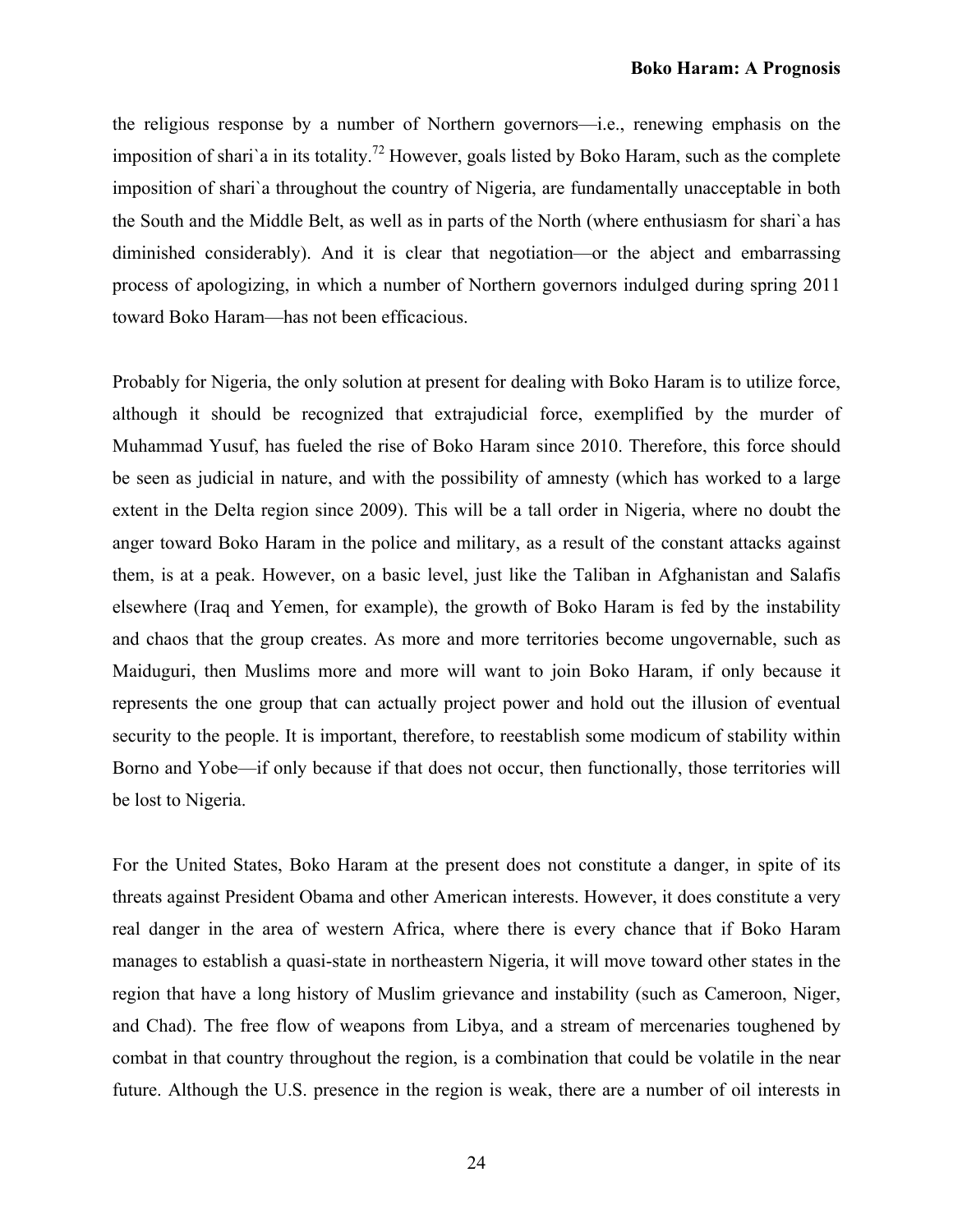Chad and Cameroon, in addition to the obvious oil interests in southern Nigeria and the uranium interests in northern Niger, that should be of concern. Therefore, it is clear that the United States should lend all possible aid, military, and intelligence to the defeat of Boko Haram.

Probably the best way to deal with Boko Haram after it has been militarily defeated, or at least checked, would be to co-opt it into the northern Nigerian Muslim structure. This is undoubtedly the desire of Muhammad Sa`adu Abubakar, the caliph of Sokoto, whose attempts to negotiate with Boko Haram thus far have failed.<sup>73</sup> However, as with other internecine Muslim conflicts in the past, the path of joining the elite allows for the possibility of amnesty and reintegration. This is a process, though, that can only take place after Boko Haram is no longer in its current state of exaltation of victory.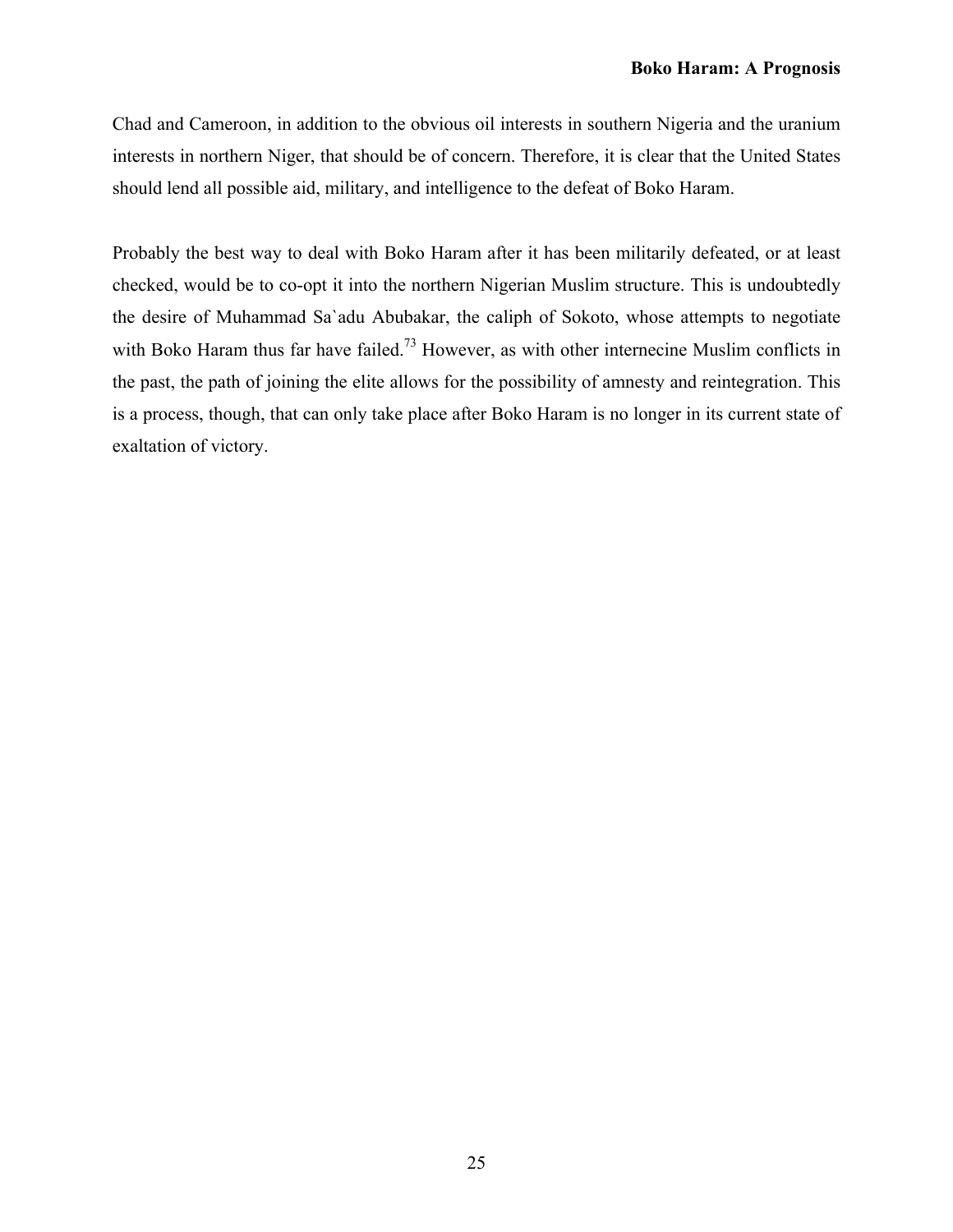### **Notes**

1. Transparency International ranked Nigeria 134th in terms of corruption among the world's countries in 2010. "Corruption Perception Index 2010 Results," Transparency [International, last modified in 2010, http://www.transparency.org/policy\\_research/](www.transparency.org/policy_research/surveys_indices/cpi/2010/results) surveys indices/cpi/2010/results.

2. Andrew Walker, "Rich World Pessimistic, but Developing World Upbeat," *BBC News*, [last updated November 1, 2011, accessed October 31, 2011, http://www.bbc.co.uk/news/](www.bbc.co.uk/news/business-15545032) business-15545032.

3. Ibn Battuta, *Ibn Battuta in Black Africa*, trans. Said Hamdun and Noel King (Princeton: Marcus Wiener, 1994).

4. al-Maghili al-Jaza'iri, *Misbah al-arwah fi usul al-falah* (Beirut: Dar al-Kutub al- `Ilmiyya, 2001).

5. Mervyn Hiskett, *The Sword of Truth: The Life and Times of the Shehu Usuman Dan Fodio* (Evanston: Northwestern University Press, 1994), Chapter 3.

6. Hiskett, *The Sword of Truth,* Chapter 6; Ismail Balogun, *The Life and Works of `Uthman Dan Fodio* (Lagos: Islamic Publications Bureau, 1981).

7. But not so much for Southern Nigerian Muslims, especially those in the West who are ethnically Yoruba, who have tended to remember that the jihad was also closely associated with slave raiding toward the south. Julius Adekunle, *Politics and Society in Nigeria's Middle Belt: Borgu and the Emergence of a Political Identity* (Trenton: Africa World Press, 2004), 111, 197-99.

8. Shari`a is the moral code and religious law of Islam.

9. John Paden, *Ahmadu Bello, Sarauna of Sokoto: Values and Leadership in Nigeria* (London: Hodder and Stoughton, 1986), Chapter 16.

10. In Arabic, Jama`a li-izalat al-bida` wa-iqamat al-sunna (taken almost exactly from several of Dan Fodio's books).

11. Hiskett*, The Sword of Truth*, 65-68, 162-3.

12. See Roman Lomeier, *Islamic Reform and Political Change in Northern Nigeria*  (Evanston: Northwestern University Press, 1997), Chapters 4-5; and Ousmane Kane, *Muslim*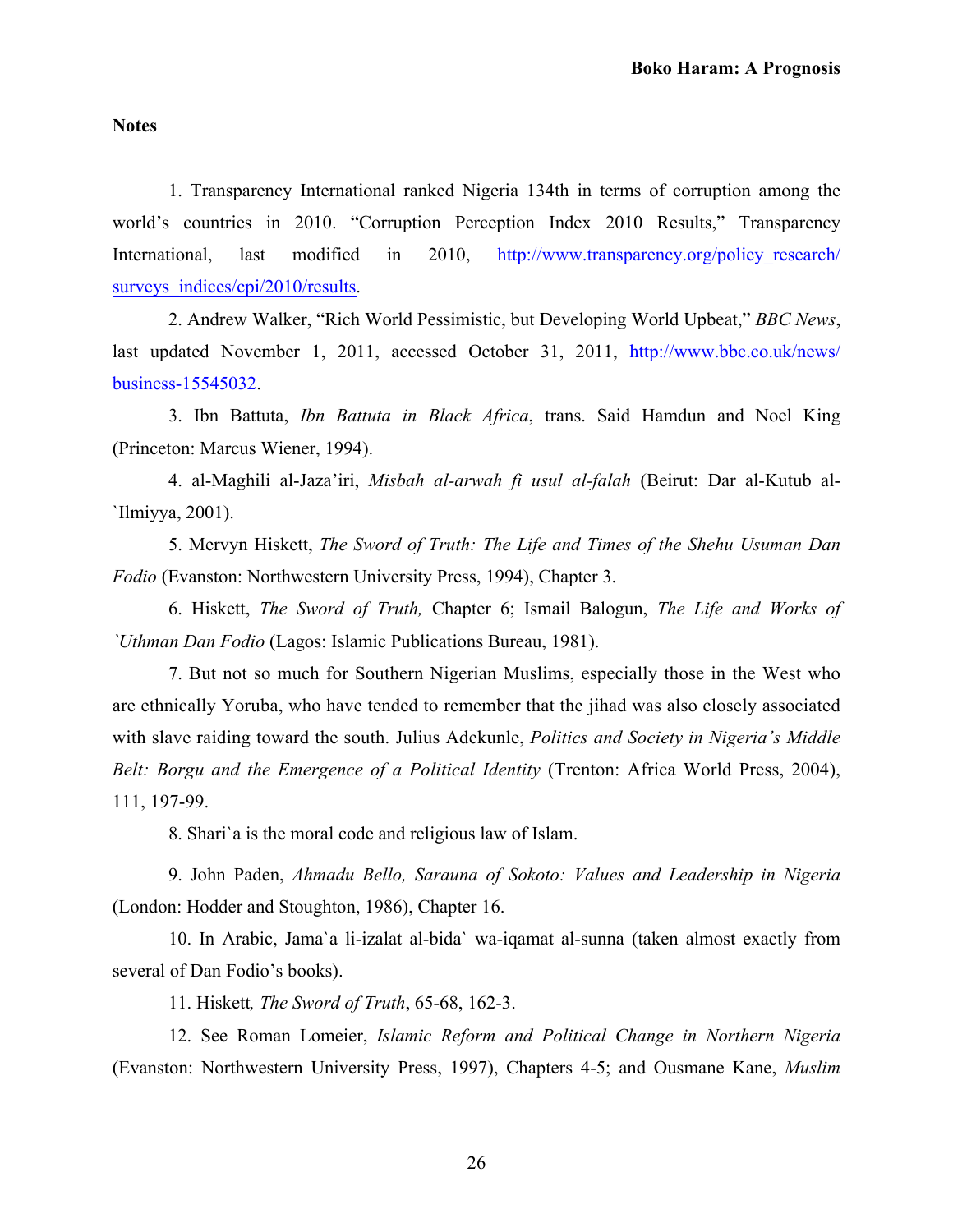*Modernity in Postcolonial Nigeria: A Study of the Society for the Removal of Innovation and the Reinstatement of Tradition* (Leiden: E.J. Brill, 2003), Chapter 5.

13. "Nigeria," in *World Christian Encyclopedia*, ed. David Barrett (Oxford: Oxford University Press, 2001).

14. See Toyin Falola, *Violence in Nigeria* (Rochester: University of Rochester Press, 1998), Chapters 6-7.

15. Kane, *Muslim Modernity in Postcolonial Nigeria*, 198-201; and Ibrahim Ado-Kurawa, "Archbishop Carrey, Lady Rose and Religious Tolerance in Northern Nigeria," *Kano Online* (2001), [http://www.kanoonline.com/publications/pr\\_articles\\_tolerance.html;](http://www.kanoonline.com/publications/pr_articles_tolerance.html) and author's interview with Ado-Kurawa, Kano, May 15, 2005.

16. "2002: Riots force Miss World out of Nigeria," *BBC News*, November 23, 2011, [accessed October 31, 2011, http://news.bbc.co.uk/onthisday/hi/dates/stories/november/23/](news.bbc.co.uk/onthisday/hi/dates/stories/november/23/newsid_3226000/3226740.stm) newsid\_3226000/3226740.stm.

17. "Nigeria Cartoon Protests Kill 16," *BBC News*, February 19, 2006, accessed October 31, 2011[, http://news.bbc.co.uk/2/hi/4728616.stm.](http://news.bbc.co.uk/2/hi/4728616.stm)

18. See Abimbola Adesoji, "Boko Haram and Islamic Revivalism in Nigeria," *Afrika Spectrum* 45 (2010): 95-108; and N.D. Danjibo, "Islamic Fundamentalism and Sectarian [Violence: The 'Maitatsine' and 'Boko Haram' Crisis in Northern Nigeria," http://www.ifra](www.ifra-nigeria.org/IMG/pdf/N-_D-_DANJIBO_-_Islamic_Fundamentalism_and_Sectarian_Violence_The_Maitatsine_and_Boko_Haram_Crises_in_Northern_Nigeria.pdf)nigeria.org/IMG/pdf/N-\_D-\_DANJIBO\_-\_Islamic\_Fundamentalism\_and\_Sectarian\_Violence The Maitatsine and Boko Haram Crises in Northern Nigeria.pdf.

19. Rosalind Hackett, "Exploring Theories of Religious Violence: Nigeria's Maitatsine Phenomenon," in *Religion as a Human Capacity: Festschrift in Honor of E. Thomas Lawson*, ed. Timothy Light and Brian Wilson (Leiden: E. J. Brill, 2003), 193-206; and Mervyn Hiskett, "The Maitatsine Riots in Kano 1980: An Assessment," in *Journal of Religion in Africa* 13 (1980): 214-39.

20. Toyin Falola and Matthew Heaton, *A History of Nigeria* (Cambridge: Cambridge University Press, 2008), 206.

21. Ruud Peters, *Islamic Criminal Law in Nigeria* (Abuja: Spectrum Books, 2003), 44-45.

22. See Rasheed Olanyi, "Hisba and the Sharia Law Enforcement in Metropolitan Kano," accessed October 31, 2011, http://www.ifra-nigeria.org/IMG/pdf/Rasheed Olaniyi - Hisba and \_the\_Sharia\_Law\_Enforcement\_in\_Metropolitan\_Kano.pdf.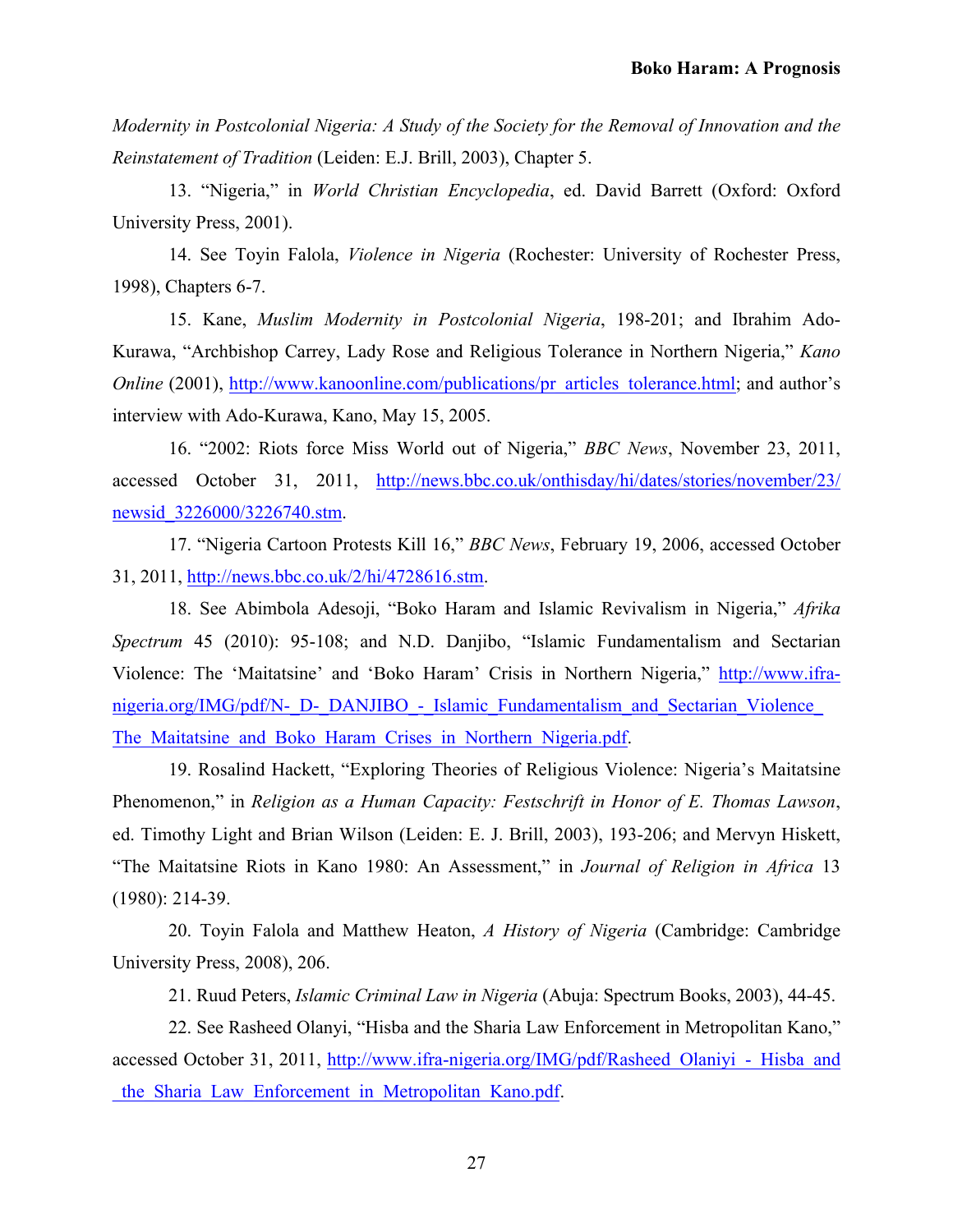23. Jeff Koinange, "Women Sentenced to Stoning Freed," *CNN World*, September 26, [2003, http://articles.cnn.com/2003-09-25/world/nigeria.stoning\\_1\\_amina-lawal-hauwa-ibrahim](http://articles.cnn.com/2003-09-25/world/nigeria.stoning_1_amina-lawal-hauwa-ibrahim-shariah-law?_s=PM:WORLD)shariah-law? s=PM:WORLD.

24. Karin Brulliard, "In Nigeria, Sharia Fails to Deliver," *Washington Post*, August 12, [2009, accessed October 31, 2011, http://www.washingtonpost.com/wp-dyn/content/story/2009/](http://www.washingtonpost.com/wp-dyn/content/story/2009/08/11/ST2009081103484.html?sid=ST2009081103484) 08/11/ST2009081103484.html?sid=ST2009081103484.

25. See Elena Pavlova, "From Counter-Society to Counter-State: Jemaah Islamiyah According to PUPJI," in *Studies in Conflict and Terrorism* 30 (2007); and Institute of Defense and Strategic Studies (working paper 117, November 2006): 777-800.

26. Joe Boyle, "Nigeria's 'Taliban' Enigma," *BBC News*, July 31, 2009, accessed October 31, 2011, [http://news.bbc.co.uk/2/hi/8172270.stm.](http://news.bbc.co.uk/2/hi/8172270.stm)

27. See Grand Mufti `Abdallah b. Baz, *Jiryan al-shams wa-suqut al-ard* (Beirut: 1983), described in Parviz Hoodbhoy, *Islam and Science* (London: Zed Books, 1991), 48-9 and the *fatwa* of his close collaborator Muhammad b. `Uthaymin, *Fatawa al-`aqida* (Beirut: Dar al-Jil, 1993), 376-8; for a refutation, see Yusuf al-Qaradawi, *Contemporary Fatwas*, trans. Rami Osman (Newark, NJ: Islamic Book Service, 1999), i, 44-5.

28. Anna Borzello, "Tracking Down Nigeria's 'Taleban' Sect," *BBC News*, January 14, 2004, accessed October 31, 2011, [http://news.bbc.co.uk/2/hi/africa/3393963.stm.](http://news.bbc.co.uk/2/hi/africa/3393963.stm) The fact that the writer refers to them as "Taleban" reveals that the name of Boko Haram was still in flux.

29. It would seem that the "manifesto" for Boko Haram circulated on the Internet is spurious. See "The Nigerian Taliban 'Boko Haram' Manifesto," *Islamization Watch*, July 30, [2009, accessed October 31, 2011, http://islamizationwatch.blogspot.com/2009/07/nigerian](http://islamizationwatch.blogspot.com/2009/07/nigerian-taliban-boko-haram-manifesto.html)taliban-boko-haram-manifesto.html. The analysis of various observers (Sahel reporters, etc.) is accurate: It does not seem at all credible that Yusuf would cite al-Ghazali, who is detested by both Maliki and Salafi authorities, and is not widely known or respected in northern Nigeria, let alone in the Deobandi School or Harun Yahya. A much more plausible manifesto would mention Dan Fodio, at least, given his importance within northern Nigeria.

30. "NIGERIA: Timeline of Boko Haram activity," *Nigeria Newsline*, October 7, 2011, [accessed September 16, 2011, http://www.nigerianewsline.com/nigeria-timeline-of-boko-haram](http://www.nigerianewsline.com/nigeria-timeline-of-boko-haram-activity/)activity/; "Nigeria: Timeline of Boko Haram activity," *Refworld*, accessed September 16, 2011, [http://www.unhcr.org/refworld/docid/4e93ffa02.html;](http://www.unhcr.org/refworld/docid/4e93ffa02.html) and Ifedayo Adebayo, "Boko Haram: A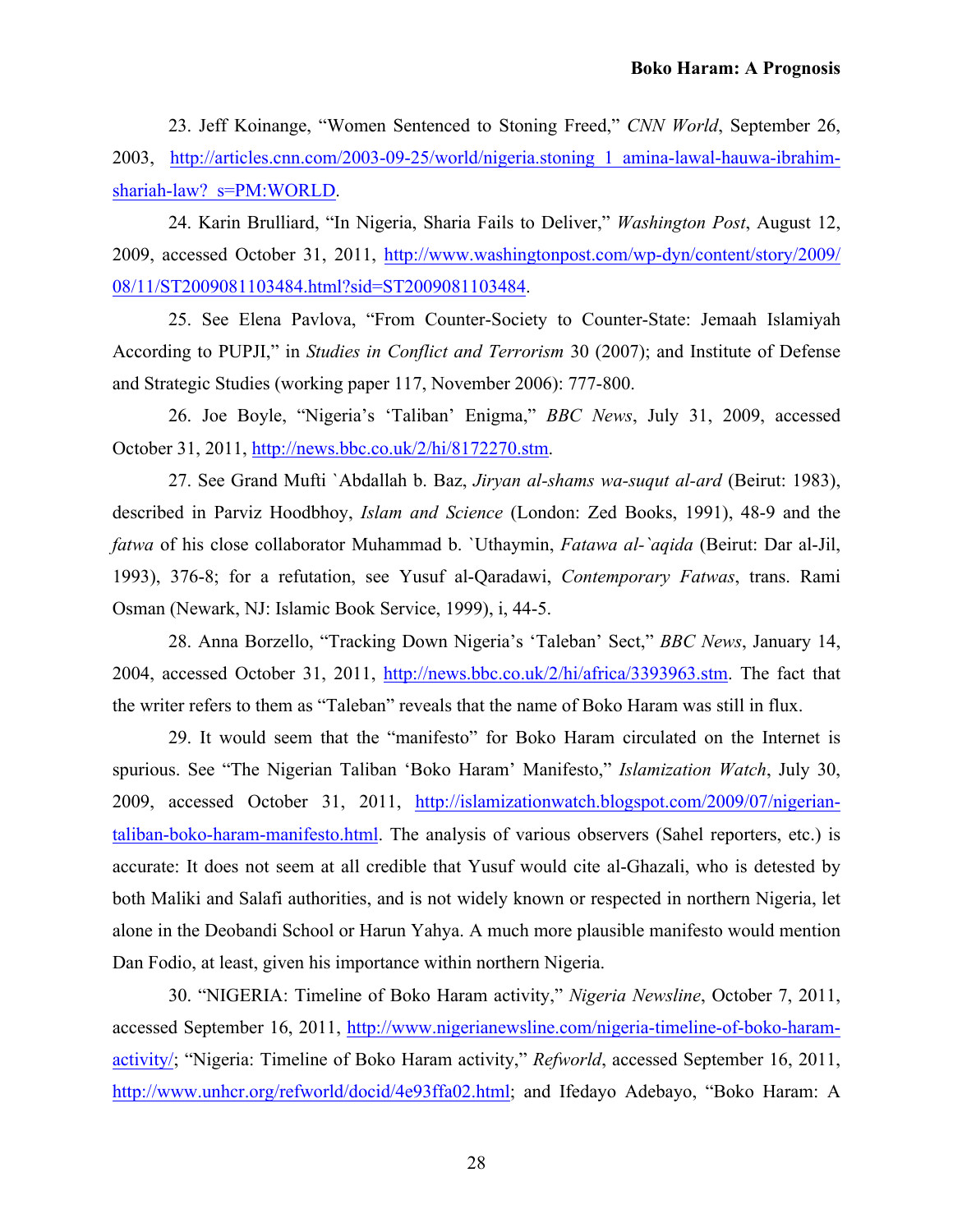Timeline," *Next*, June 19, 2011, accessed September 16, 2011, [http://234next.com/csp/cms/sites/Next/News/5717550-147/story.csp.](http://234next.com/csp/cms/sites/Next/News/5717550-147/story.csp)

31. See note 27.

32. Other reports said 200 attackers, of whom 18 were killed, and 7 captured.

33. Muhammad Iysa (Lagos State University, Lagos, Nigeria), in discussion with the author, May 5, 2005.

34. A BBC report cites Nigerian reporters saying that he lived a lavish lifestyle and drove a late-model Mercedes-Benz.

35. See Michael Cook, *Commanding Right and Forbidding Wrong in Islamic Thought* (Cambridge: Cambridge University Press, 2000) for a full discussion of this critical concept.

36. "Muhammad Yusuf interrogation," YouTube, last modified August 4, 2009, accessed October 31, 2011, [http://www.youtube.com/watch?v=x3e\\_scUYyxs](http://www.youtube.com/watch?v=x3e_scUYyxs); and "The Interrogation of Muhammad Yusuf," *Next*, August 5, 2009, accessed October 31, 2011, http://234next.com/csp/cms/sites/Next/Home/5441223146/The interrogation of Muhammad Y usuf .csp.

37. Boyle, "Nigeria's 'Taliban' enigma."

38. "The Interrogation of Muhammad Yusuf," *Next*.

39. M.J. Kister, "Sha`ban is My Month: A Study of an Early Tradition," in *Studia Orientalia memoriae D.H. Baneth dedicata* (Jerusalem: Magnes Press, 1979), 15-37.

40. Sani Muh'd Sani, "Nigeria: Attack On Bauchi Prison–Boko Haram Frees 721 Inmates," allAfrica.com, last modified September 8, 2010, accessed October 31, 2011, [http://allafrica.com/stories/201009090034.html.](http://allafrica.com/stories/201009090034.html)

41. Erroneously said to have been killed with Yusuf. "Leader of 'Nigerian Taliban' Killed in Police Custody," *Refworld*, July 31, 2009, accessed October 31, 2011, <http://www.unhcr.org/refworld/country,,RFERL,,NGA,,4a82b71cc,0.html>.

42. On August 3, 2009, the security forces found a formal training camp at Biu, approximately 140 miles to the south of Maiduguri. But apparently there have been others since that time.

43. Mallam Sanni Umaru, "Boko Haram Ressurects, Declares Total Jihad," *Vanguard*, [August 14, 2009, accessed October 31, 2011, http://www.vanguardngr.com/2009/08/boko](http://www.vanguardngr.com/2009/08/boko-haram-ressurects-declares-total-jihad/)haram-ressurects-declares-total-jihad. I have made some modifications to the English style.

29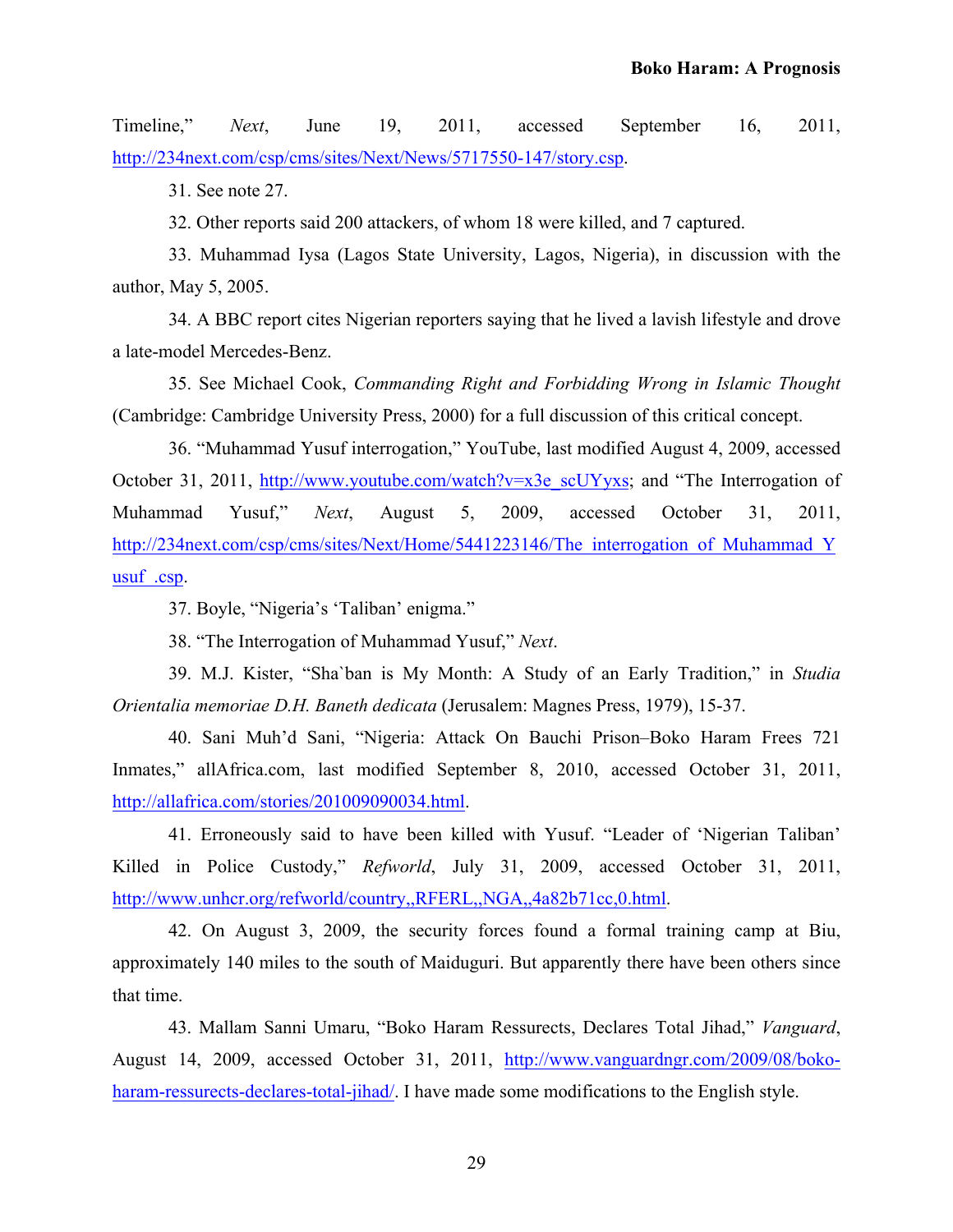44. Again, it is interesting that he appears to be keyed to the Muslim calendar for anniversaries.

45. "Nigerian Sect Leader Praises al Qaeda, warns U.S.," *Reuters*, July 14, 2010, accessed October 31, 2011, [http://af.reuters.com/article/topNews/idAFJOE66D02020100714.](http://af.reuters.com/article/topNews/idAFJOE66D02020100714)

46. Aminu Abubakar, "Nigerian Islamist Sect Threatens to Widen Attacks," *Agence France-Presse*[, accessed October 31, 2011, http://www.google.com/hostednews/afp/article/](www.google.com/hostednews/afp/article/ALeqM5j1FA1NJrS-ES89YWeX4f--kcQGmA) ALeqM5j1FA1NJrS-ES89YWeX4f--kcQGmA.

47 "Five Killed As Police Clash with Misunderstanders of Islam," jihadwatch.org, [December 6, 2010, http://www.jihadwatch.org/2010/12/nigeria-five-killed-as-police-clash-with](http://www.jihadwatch.org/2010/12/nigeria-five-killed-as-police-clash-with-misunderstanders-of-islam.html)misunderstanders-of-islam.html.

48. "Religious Mayhem Claims 30 in Bauchi," NigerianBulletin.com, December 29, 2009, <http://nigerianbulletin.com/2009/12/29/religious-mayhem-claims-30-in-bauchi-the-guardian/>.

49. "Nigerian Capital Abuja Hit by Barracks Bomb," *BBC News*, January 1, 2011, accessed October 31, 2011, [http://www.bbc.co.uk/news/world-africa-12099176.](http://www.bbc.co.uk/news/world-africa-12099176)

50. "Six Killed in Nigerian Political Massacre," *The Telegraph*, January 28, 2011, [accessed October 31, 2011, http://www.telegraph.co.uk/news/worldnews/africaandindianocean/](www.telegraph.co.uk/news/worldnews/africaandindianocean/nigeria/8289512/Six-killed-in-Nigerian-political-massacre.html) nigeria/8289512/Six-killed-in-Nigerian-political-massacre.html.

51. "Nigerian Ex-governor Apologises to Islamists Over Abuse," Agence France-Presse, [July 6, 2011, http://www.modernghana.com/news/338320/1/nigerian-ex-governor-apologises-to](http://www.modernghana.com/news/338320/1/nigerian-ex-governor-apologises-to-islamists-over-.html)islamists-over-.html (The governor had been responsible for the attack on Boko Haram in 2009.)

52. "Outspoken Muslim Cleric Killed in Northern Nigeria," Agence France-Presse, [accessed October 31, 2011, http://www.google.com/hostednews/afp/article/](www.google.com/hostednews/afp/article/ALeqM5i7lXDsVHDzZO3ZNeUw_xsd5KaD8Q?docId=CNG.c105341bf1df5116fb348c673eb9322d.13e1) ALeqM5i7lXDsVHDzZO3ZNeUw\_xsd5KaD8Q?docId=CNG.c105341bf1df5116fb348c673eb9 322d.13e1.

53. Aminu Abubakar, "Amnesty Offered for Nigerian Islamists Blamed for Attacks," *Agence France-Presse*, May 11, 2011, http://www.google.com/hostednews/afp/article/ [ALeqM5iYGCfOilNWRXoRhv4hmxnsyVSD5g?docId=CNG.67223d9bde54fd50f17c3160a0ed](http://www.google.com/hostednews/afp/article/ALeqM5iYGCfOilNWRXoRhv4hmxnsyVSD5g?docId=CNG.67223d9bde54fd50f17c3160a0ed4d59.301) 4d59.301.

54. Said to have been carried out by members of the armed forces loyal to Boko Haram. "Nigerian Attacks Claimed by Islamist Sect Boko Haram," *BBC News*, June 1, 2011, accessed October 31, 2011, [http://www.bbc.co.uk/news/world-africa-13618775.](http://www.bbc.co.uk/news/world-africa-13618775)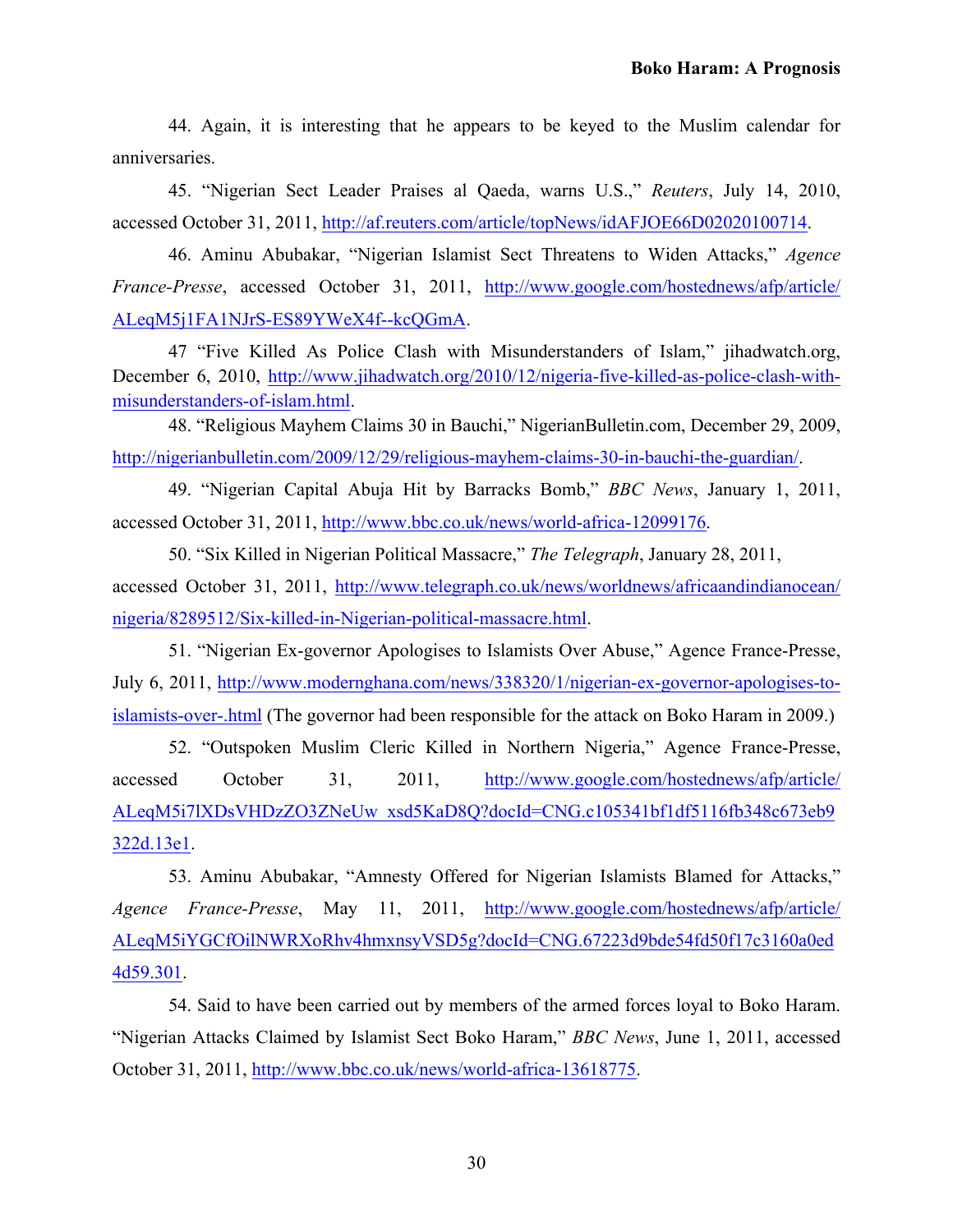55. "Bombs Hit Vaccine Centre, Government in Northern Nigeria," *Agence France-Presse*, June 2, 2011, http://www.google.com/hostednews/afp/article/ [ALeqM5ira2PcpZcOPolETfm6OucXhrnMjg?docId=CNG.10e99239f49dff34cf3398bdc730cb91](http://www.google.com/hostednews/afp/article/ALeqM5ira2PcpZcOPolETfm6OucXhrnMjg?docId=CNG.10e99239f49dff34cf3398bdc730cb91.01) .01. For the issue of polio vaccination as a contentious one in northern Nigeria, see *Polio Vaccine: How Potent?* (Kaduna: New Era Institute for Islamic Thought and Heritage, 2003). It was commonly believed that polio vaccination by WHO was a cover-up for genocide.

56. "Nigeria's Maiduguri Bans Motorbikes to Stop Boko Haram," *BBC News*, July 8, 2011,<http://www.bbc.co.uk/news/world-africa-14079792>.

57. "Nigerian Islamists Vow 'Fiercer' Attacks," *Agence France-Presse*, June 15, 2011, [http://www.google.com/hostednews/afp/article/ALeqM5hvNBLQti-6QLphVdW7gU24qGfCVA?](http://www.google.com/hostednews/afp/article/ALeqM5hvNBLQti-6QLphVdW7gU24qGfCVA?docId=CNG.7c89daafc598520ace67ee7e41be9139.9a1) docId=CNG.7c89daafc598520ace67ee7e41be9139.9a1.

58. "Stay Away from Christians, Boko Haram Warns Muslims in Nigeria," *Modern Ghana*, July 6, 2011, http://www.modernghana.com/news/338512/1/stay-away-from-christiansboko-haram-warns-muslims.html.

59. A large-scale suicide attack was thwarted August 16 at the police station in Maiduguri by the attacker being shot.

[60. "Laylat al-Qadr in United States," timeanddate.com, http://www.timeanddate.com/](http://www.timeanddate.com/holidays/us/laylat-al-qadr) holidays/us/laylat-al-qadr.

61. "Nigeria UN Bomb: Video of 'Boko Haram Bomber' Released," *BBC News*, September 18, 2011, [http://www.bbc.co.uk/news/world-africa-14964554.](http://www.bbc.co.uk/news/world-africa-14964554) The bomb maker, one Abu Sumayya Babagana Ismail Kwalijima, is allegedly being held by Nigerian security forces.

62. "Violence in Yobe State, Nigeria Aimed Mainly at Christians," *Compass Direct News*, November 11, 2011, http://www.compassdirect.org/english/country/nigeria/ [article\\_123074.html; Stefan J. Bos, "BREAKING NEWS: 150 Killed In Attack On Nigeria](http://www.compassdirect.org/english/country/nigeria/article_123074.html) Churches, Police (UPDATE)," *BosNewsLife*, November 5, 2011, http://www.bosnewslife.com/ [18906-breaking-news-scores-killed-in-attack-on-nigeria-churches-police; and "Muslim](http://www.bosnewslife.com/18906-breaking-news-scores-killed-in-attack-on-nigeria-churches-police) Extremists in Nigeria Kill Christians in Two States," *Christian Today*, September 28, 2011, [http://au.christiantoday.com/article/muslim-extremists-in-nigeria-kill-christians-in-two-states/](http://au.christiantoday.com/article/muslim-extremists-in-nigeria-kill-christians-in-two-states/12105.htm)  12105.htm.

63. Uduma Kalu, "How Nur, Shekau run Boko Haram," *Vanguard*, September 3, 2011, [accessed November 15, 2011, http://www.vanguardngr.com/2011/09/how-nur-shekau-run-boko-](http://www.vanguardngr.com/2011/09/how-nur-shekau-run-boko-haram/)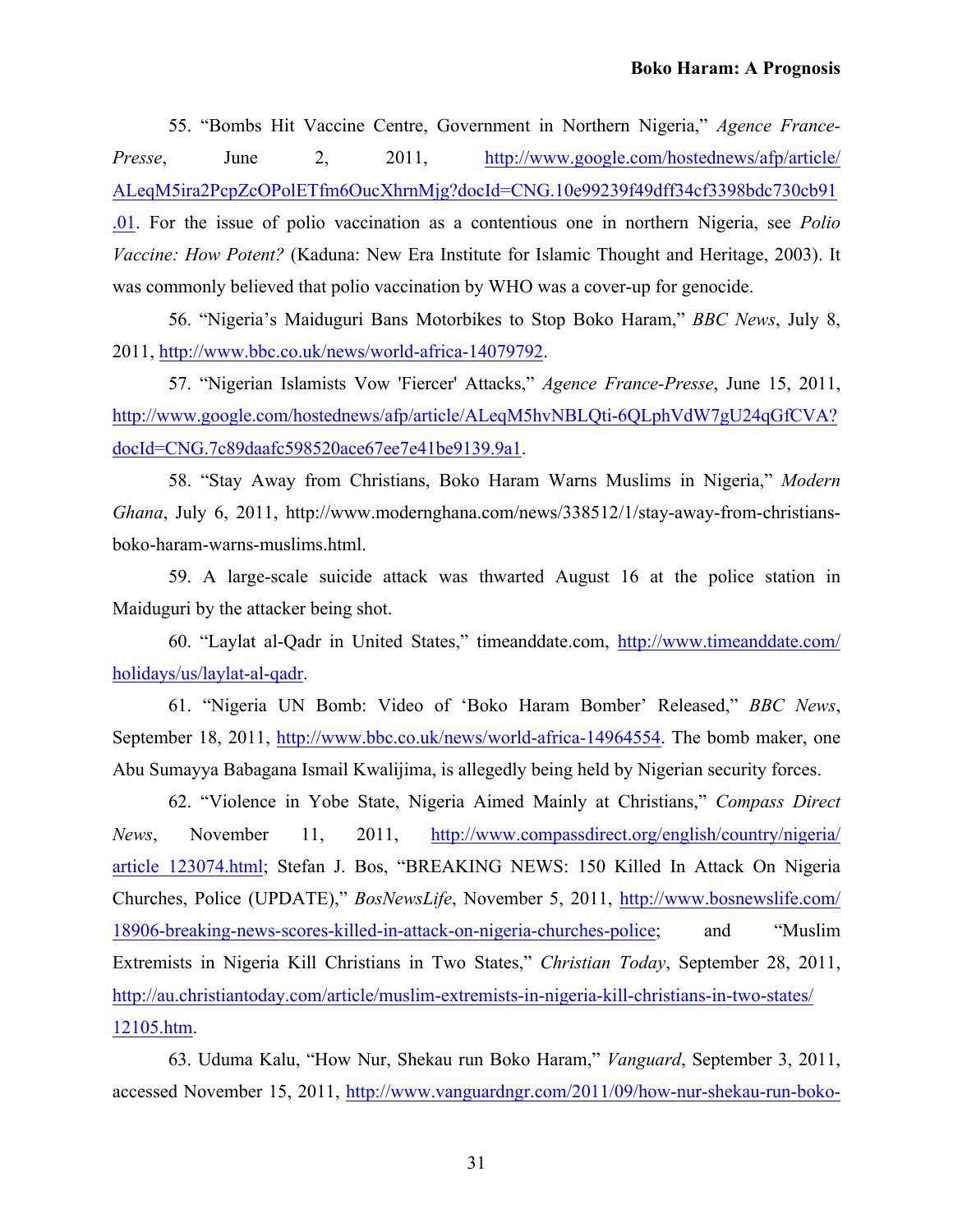[haram/.](http://www.vanguardngr.com/2011/09/how-nur-shekau-run-boko-haram/) Or some say even into three groups. John Gambrell, "Nigeria: Radical Muslim Sect Grows More Dangerous," *Breitbart*[, November 4, 2011, http://www.breitbart.com/](http://www.breitbart.com/article.php?id=D9QQ3V200&show_article=1) article.php?id=D9QQ3V200&show\_article=1.

64. Although there are also reports that Northern politicians support Boko Haram. "Nigerian Senator Ali Ndume 'Linked to Boko Haram,'" *BBC News*, November 22, 2011, <http://www.bbc.co.uk/news/world-africa-15829203>.

65. Njadvara Musa, "3 killed in Bomb Blast in Northeast Nigeria," *Yahoo! News*, July 12, [2011, accessed October 31, 2011, http://news.yahoo.com/3-killed-bomb-blast-northeast-nigeria-](http://news.yahoo.com/3-killed-bomb-blast-northeast-nigeria-130349460.html)130349460.html; and Anamesere Igboeroteonwu, "Nigeria Islamists Could Attack Universities – Police," *Reuters*, September 14, 2011, http://af.reuters.com/article/nigeriaNews/ [idAFL5E7KE11320110914?rpc=401&feedType=RSS&feedName=nigeriaNews&rpc=401.](http://af.reuters.com/article/nigeriaNews/idAFL5E7KE11320110914?rpc=401&feedType=RSS&feedName=nigeriaNews&rpc=401) 

66. Bomb-makers operated in Nasarawa. Gbade Ogunwale, "I was asked for bomb material, says Boko Haram suspect," *The Nation*, September 14, 2011, [http://www.thenationonlineng.net/2011/index.php/news/19491-i-was-asked-for-bomb-material](http://www.thenationonlineng.net/2011/index.php/news/19491-i-was-asked-for-bomb-material-says-boko-haram-suspect.html)says-boko-haram-suspect.html.

67. Note the punishment for apostasy: When one of Boko Haram fighters, who was impressed by the Christians in Damaturu that he murdered, converted to Christianity, Boko Haram kidnapped his two children and murdered them in payment for his apostasy, even though the children were Muslims. Stefan J. Bos, "NEWS ALERT: Nigeria Militants Kill Children of Christian Convert, Missionaries Say," *BosNewsLife*, November 23, 2011, [http://www.bosnewslife.com/19199-news-alert-nigeria-militants-kill-children-of-christian-convert.](http://www.bosnewslife.com/19199-news-alert-nigeria-militants-kill-children-of-christian-convert) This is an action that is unknown to me from Muslim radicals other than in Algeria.

68. There does not seem to be any indication that Boko Haram has connections with its closest Salafi-jihadi neighbor, which is Al Qaeda in the Maghreb (AQIM). However, perhaps this is not so strange considering the focus of AQIM is to its north, primarily Algeria and Mauretania, and it is largely based in northern Mali. Given the lack of Internet communications, the linkage between the two groups might be more difficult than one would suspect.

69. Usama bin Ladin, in his statement of Feb. 11, 2003, lists Nigeria as one of six countries "most in need of liberation" in Bruce Lawrence, *Messages to the World: The Statements of Osama bin Laden*, trans. James Howarth (London: Verso, 2005), 183.